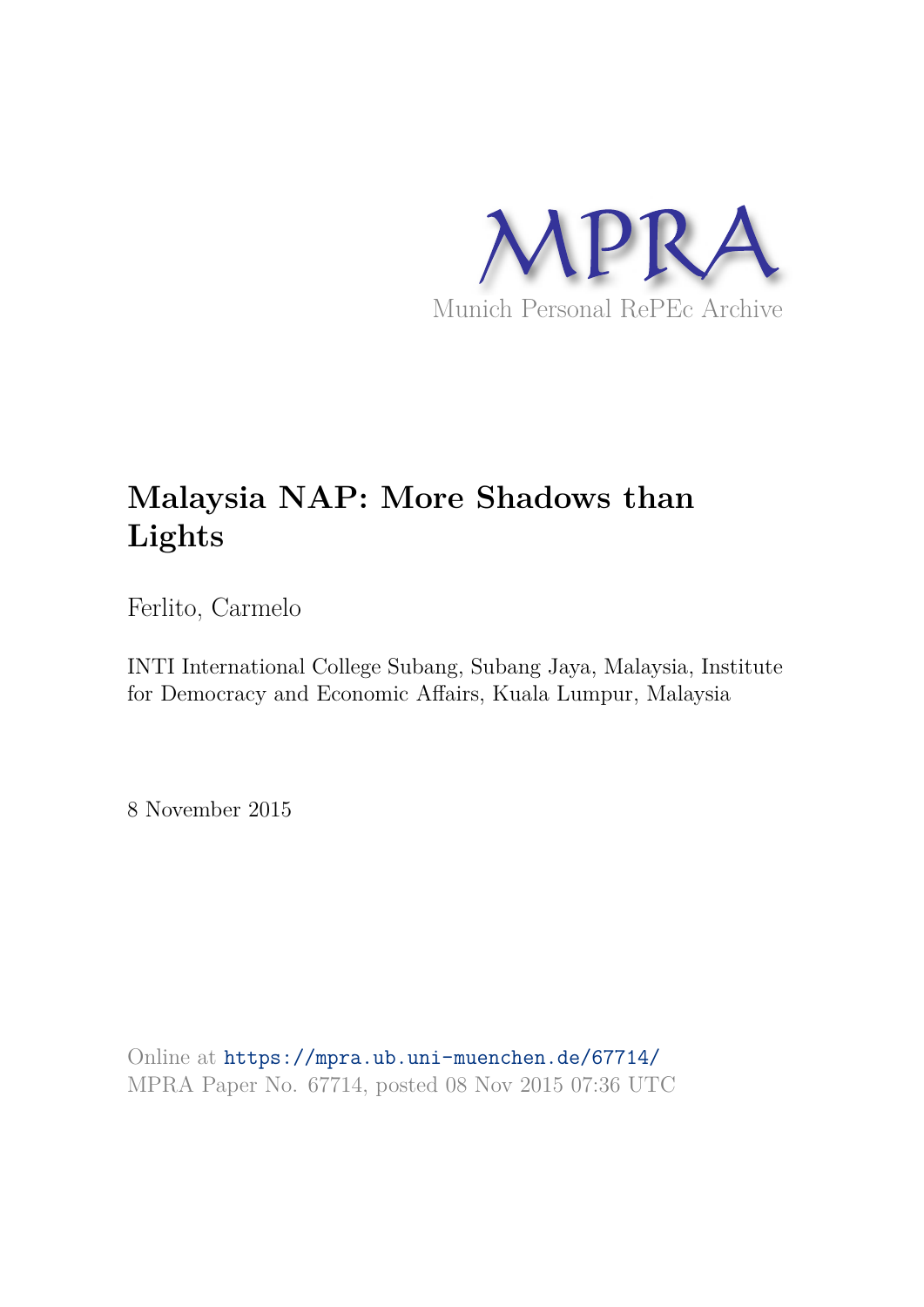# **MALAYSIA NAP: MORE SHADOWS THAN LIGHTS**

**by Carmelo Ferlito** 

**Faculty of Business - School of Accounting, Economics and Finance, INTI International University and Colleges - University of Wollongong Program, Subang Jaya, Malaysia** 

**Institute for Democracy and Economic Affairs (IDEAS), Kuala Lumpur, Malaysia** 

#### **I. INTRODUCTION**

After World War II, and in particular during the 1960s and the 1970s, many developing countries began their industrial revolution path. In particular, most of them followed a path of government-led industrial development, with central planning at the heart of the industrial policy. Such a model is not new in economic history and it is typical of many 'second-comers' in the industrialization process. The most famous one is the case of Prussia/Germany: with the Zollverein (1833-34) and after the unification in 1870, it was the government which stimulated the development of a powerful heavy industrial system, following what was preached at the time by Friedrich List<sup>1</sup>. In particular, the key point of List preaching was that second-comers countries need to protect their industrialization process (characterized by infant industries) from foreign competition. According to List, once the protected industries reach an adequate competitive level, protection should be removed and the national companies should face competition in the market, in order to stimulate further technological development. Many second-comers countries embraced this model<sup>2</sup>; however, in most cases they failed to follow the second part of List's recommendations: opening to the market in a second stage.

Malaysia is for sure among the countries which used a massive political protection in order to develop national industries, in particular the automotive industry. Malaysian case is quite unique: instead of limiting the action in attracting foreign producers, government, under the leadership of Dr Mahathir, established a national

<sup>1</sup> See List [1841] (1909).

<sup>2</sup> See in particular Gerschrenkon (1962).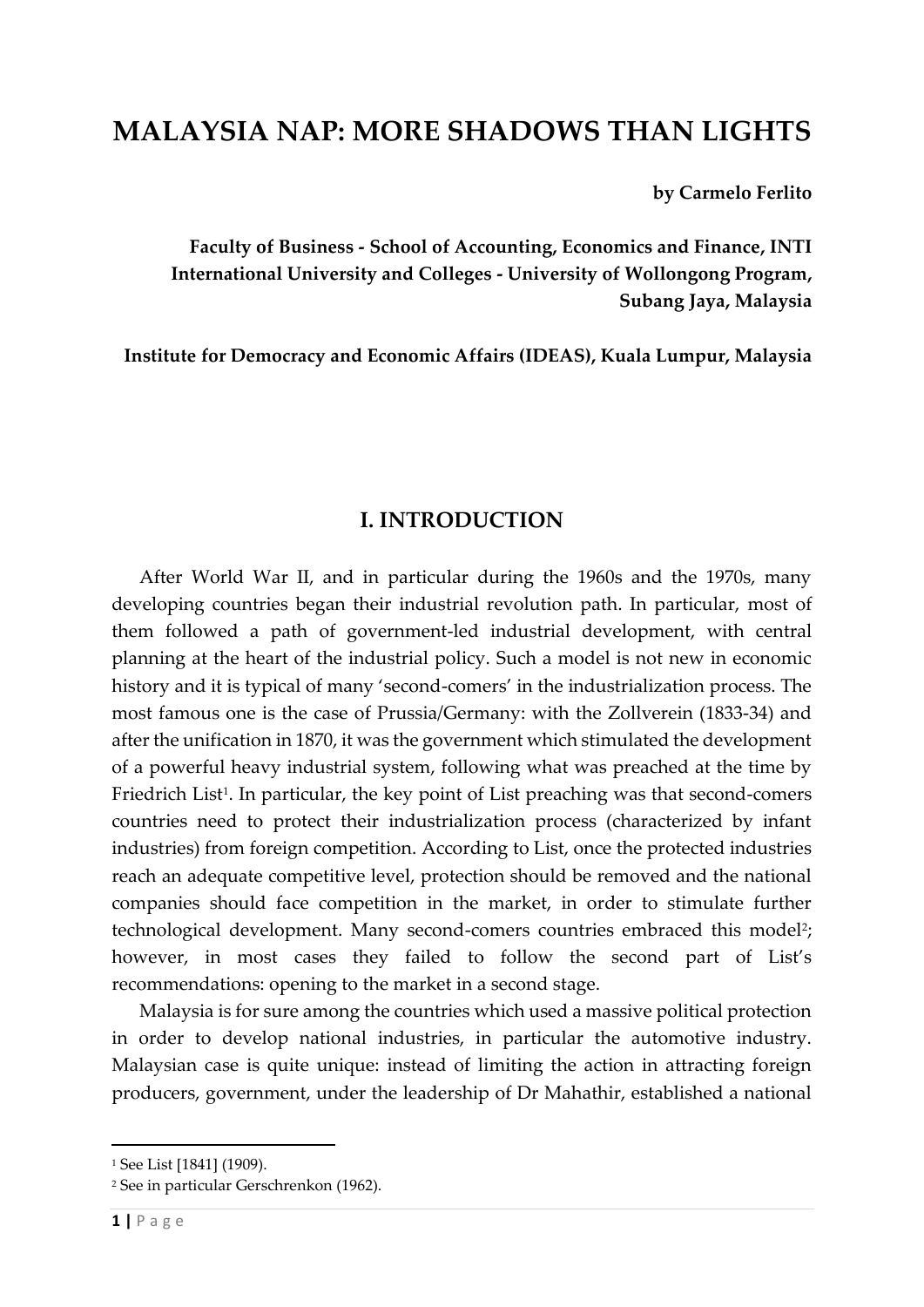brand through specific automotive policies: NCP and NAP. However, as we shall see, the results of such policies are contradictory.

In section II. we will briefly draw a historical sketch about the evolution of the Malaysian automotive policy. In section III. the NAP 2014 will be presented. Section IV. is devoted in explaining, from a free market perspective, why tariffs and protection can be dangerous for a national economy. Finally, section V. will explain how NAP failure was predictable; if the modest result of Proton development is widely recognized, many studies failed to point out the right reason behind such failure: government central planning. Therefore, the future role for government intervention in industrial development will be analysed. Section VI. will try to show a possible way out for the government role and the Malaysian car industry.

#### **II. NCP AND NAP: A BRIEF HISTORICAL SKETCH**

Malaysia is one of the developing countries which, in the past decades, developed a defensive policy in order to give birth to a local automotive industry. It was in particular during the 1960s and the 1970s that many developing countries established automotive assembly industries in the realm of the so-called import-substituting industrialization (ISI) programmes<sup>3</sup>; with such programmes, they aimed to attract foreign direct investment and to protect the emergence of local industries<sup>4</sup>. Automotive was and is one of the favourite industries in which such protective schemes were implemented and the legacy of such protective policies still affects the industry<sup>5</sup> . In fact, before the mid-1960s Malaysian policy was characterized by a certain free market orientation and a regular plan of to support local industries was implemented only after pressures from the World Bank in 1963<sup>6</sup>.

As other countries, Malaysia developed such policy through LCRs (local content regulations) and tariff protection. But, as noted in Natsuda and Thoburn (2014, p. 1353), the case for protectionist policies was not limited to economic motivations. On the contrary, «a key background was the policy designed to give ethnic Malaysia and other 'indigenous' people (collectively known as *bumiputera*) affirmative action preferences in relation to Malaysian ethnic Chinese and Indians and in relation to foreigners».

Even if the political party known as UMNO (United Malays National Organization) has ruled Malaysia since independence in 1957, a key political moment

<sup>3</sup> For a detailed description of Malaysian ISI policies see Rasiah (2011), pp. 150-156. See also Danaraj (2011), p. 399.

<sup>4</sup> Natsuda, Segawa and Thoburn (2013), p. 113.

<sup>5</sup> Segawa, Natsuda and Thoburn (2014), p. 423.

<sup>6</sup> Rasiah (2011), p. 152.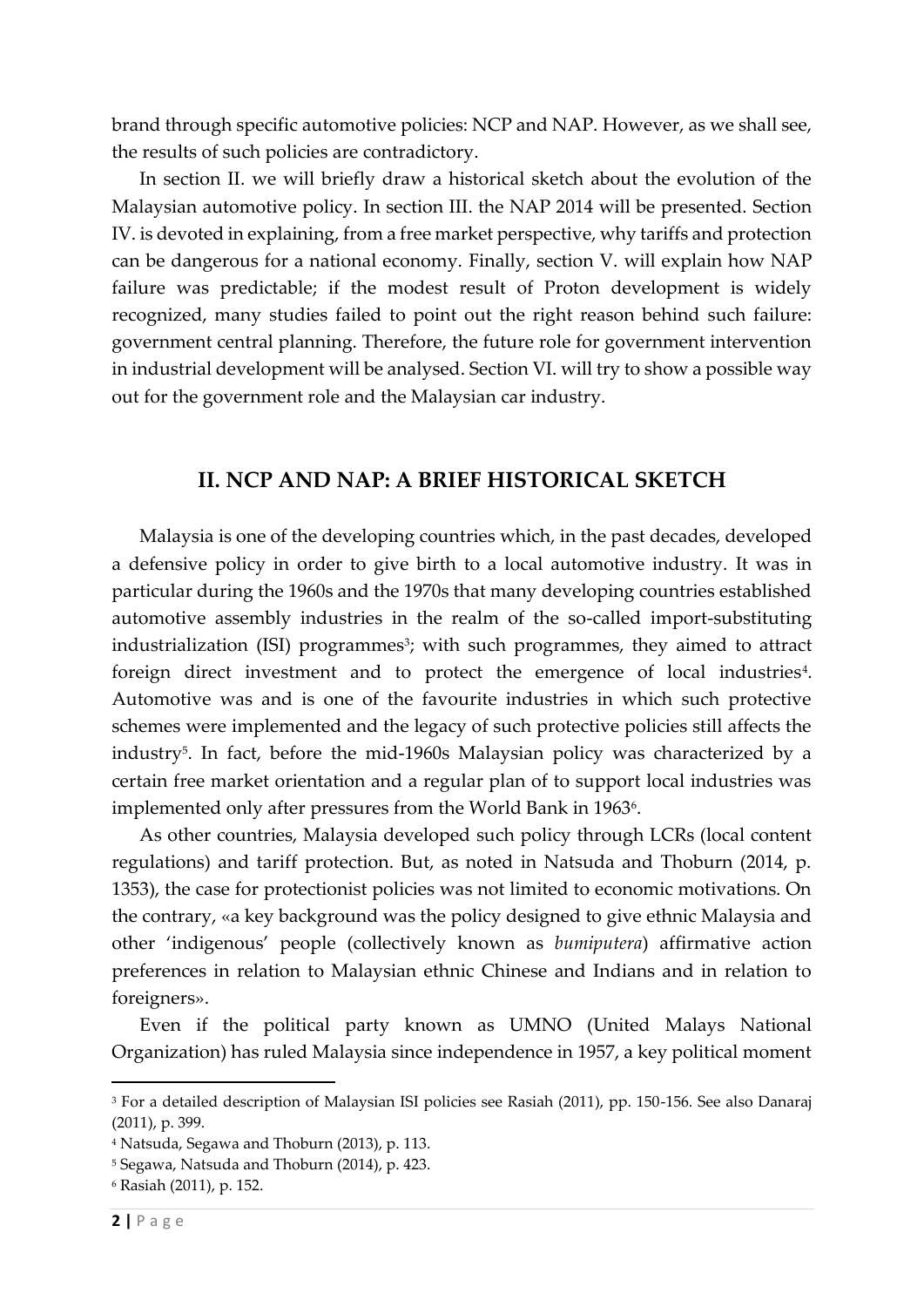in Malaysia history was represented by the race riots in 1969, risen after ethnic Chinese parties experienced an exploit<sup>7</sup>, winning more seats than expected<sup>8</sup>. In particular, the political situation brought out the trade-off between the politically powerful Malays majority and the economic power in Chinese hands<sup>9</sup>. It is after these riots that the New Economic Policy started to be implemented, aiming to reduce economical interethnical disparities and in particular with the sight to grow the economic position of *bumiputra*10. Main sight of the NEP was to achieve national unity eradicating poverty and increasing employment<sup>11</sup>, and government had immediately clear that to do so meant to support the Malay population.

The New Economic Policy initiated in 1970 following the riots was designed explicitly to redress the economic balance in favour of *bumiputra*; in the 1980s it became the driving force of the country's national car policy under its aggressively nationalist and longest-serving fourth Prime Minister, Dr Mahathir Mohamed (1981-2003)<sup>12</sup> .

Regarding the specific situation of the automotive industry, the New Economic Policy came after a series of protection schemes was already introduced in order to develop a national car industry: the import licence scheme (1966) and the Manufacturing License (1967)<sup>13</sup>. Thanks to such protection, from 1970 to the early 1980s, the total production of vehicles grew from 28,000 to 100,000 units<sup>14</sup>.

The protection policy became more aggressive during the 1980s, when the regulation on the so-called local contents were introduced, together with a stronger intervention in order to enhance *bumiputra* participation in heavy industries<sup>15</sup>. It is in the 1980s, in fact, that the Fourth Malaysia Plan (1981-1985) focused on the process of heavy industrialization<sup>16</sup>. The establishment of Proton was decided with the First Industrial Master Plan (1986-1995)<sup>17</sup>. With regard to car industry protection, foreign producers were required to manufacture specific components locally, rather than importing them; at the same time protection via tariff and investment incentives was

<sup>7</sup> Natsuda and Thoburn (2014), p. 1355.

<sup>8</sup> Lim (2011), p. 12.

<sup>9</sup> Lim (2011), p. 12.

<sup>10</sup> Natsuda, Segawa and Thoburn (2013), p. 114.

<sup>11</sup> Lim (2011), p. 12.

<sup>12</sup> Natsuda and Thoburn (2014), p. 1355.

<sup>13</sup> Natsuda and Thoburn (2014), p. 1355.

<sup>14</sup> Natsuda, Segawa and Thoburn (2013), p. 120.

<sup>15</sup> Natsuda, Segawa and Thoburn (2013), p. 120.

<sup>16</sup> Lim (2011), p. 19.

<sup>17</sup> Danaraj (2011), p. 400.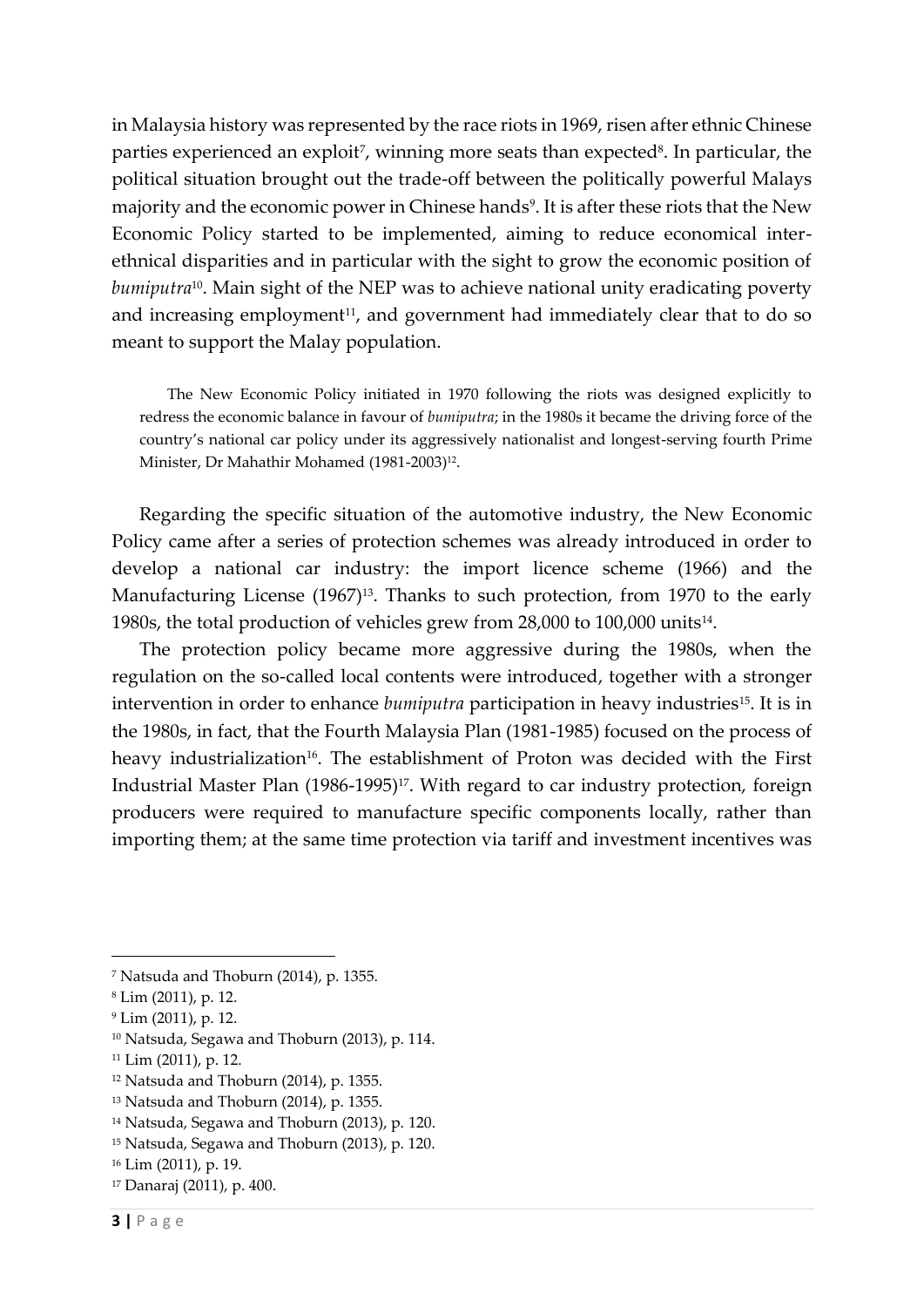raised in order to protect local component producers<sup>18</sup>. In 1982, in example, tariffs on CBU PVs were  $90$  to 200 per cent<sup>19</sup>.

|                                 | <b>Before</b> | 1997 | 2004 | 2005 | 2005 | 2006 | 2010     |
|---------------------------------|---------------|------|------|------|------|------|----------|
|                                 | 1997, Oct     | Oct  | Jan  | Jan  | Oct  | Mar  | Jun      |
| Non-Asean / Less than 1,800cc   | 140           | 140  | 80   | 50   | 30   | 30   | 30       |
| Non-Asean $/ 1,800cc - 1,999cc$ | 170           | 170  | 100  | 50   | 30   | 30   | 30       |
| Non-Asean / 2,000cc - 2,499cc   | 170           | 200  | 120  | 50   | 30   | 30   | 30       |
| Non-Asean $/ 2,500cc - 2,999cc$ | 200           | 250  | 160  | 50   | 30   | 30   | 30       |
| Non-Asean / Over 3,000cc        | 200           | 300  | 200  | 50   | 30   | 30   | 30       |
| Asean / Less than 1,800cc       |               |      | 70   | 20   | 15   | 5    | $\Omega$ |
| Asean $/ 1,800cc - 1,999cc$     |               |      | 90   | 20   | 15   | 5    | $\Omega$ |
| Asean $/ 2,000cc - 2,499cc$     |               |      | 110  | 20   | 15   | 5    | $\Omega$ |
| Asean / 2,500cc - 2,999cc       |               |      | 150  | 20   | 15   | 5    | $\Omega$ |
| Asean / Over 3.000cc            |               |      | 190  | 20   | 15   | 5    | $\Omega$ |

Table 1. Tariffs on CBU PVs (%).

Source: Segawa, Natsuda and Thoburn (2014), p. 426.

Through such policy, the local content in the automotive industry increased from 8% in 1979 to 18% in 1982 and 30% in 198620. Finally, in 1991 the Malaysian government introduced the *local Material Content Policy*, aiming to reach 60% of local content for PVs of less than 1850cc and 45% for PVs of 1851-2850cc by 1996<sup>21</sup>.

However, what distinguishes Malaysia among the developing countries is the attempt not simply to grow as manufacturing hub for foreign producers; rather, under Mahathir direction, during the 1980s, Malaysia implemented a big effort to develop a national car manufacturer through the so-called National Car Project (NCP), introduced in 1982<sup>22</sup>. Prime Minister 'dream' was to see Malaysian driving cars they had built themselves<sup>23</sup>; in a way, Mahathir was right in arguing that local manufacturing is a necessary step for a country which wishes to develop; being able to import foreign product or assembly them would be not enough $24$ .

In late October 1982, Mahathir Mohamad, the fourth Prime Minister of Malaysia, announced that Proton would be established to produce the first national car, which would be named the Saga. This National Car Project aimed to accelerate Malaysia's heavy industrialization and the development of supporting industries. The project was also expected to strengthen the economic position of the *bumiputeras* and secure their participation in supporting industries<sup>25</sup>.

<sup>18</sup> Natsuda and Thoburn (2014), p. 1356.

<sup>19</sup> Segawa, Natsuda and Thoburn (2014), p. 425.

<sup>20</sup> Natsuda and Thoburn (2014), p. 1356.

<sup>21</sup> Natsuda and Thoburn (2014), p. 1356.

<sup>22</sup> Natsuda, Segawa and Thoburn (2013), p. 120.

<sup>23</sup> Mahathir (2011), p. 510.

<sup>24</sup> Mahathir (2011), p. 512.

<sup>25</sup> Segawa, Natsuda and Thoburn (2014), p. 424.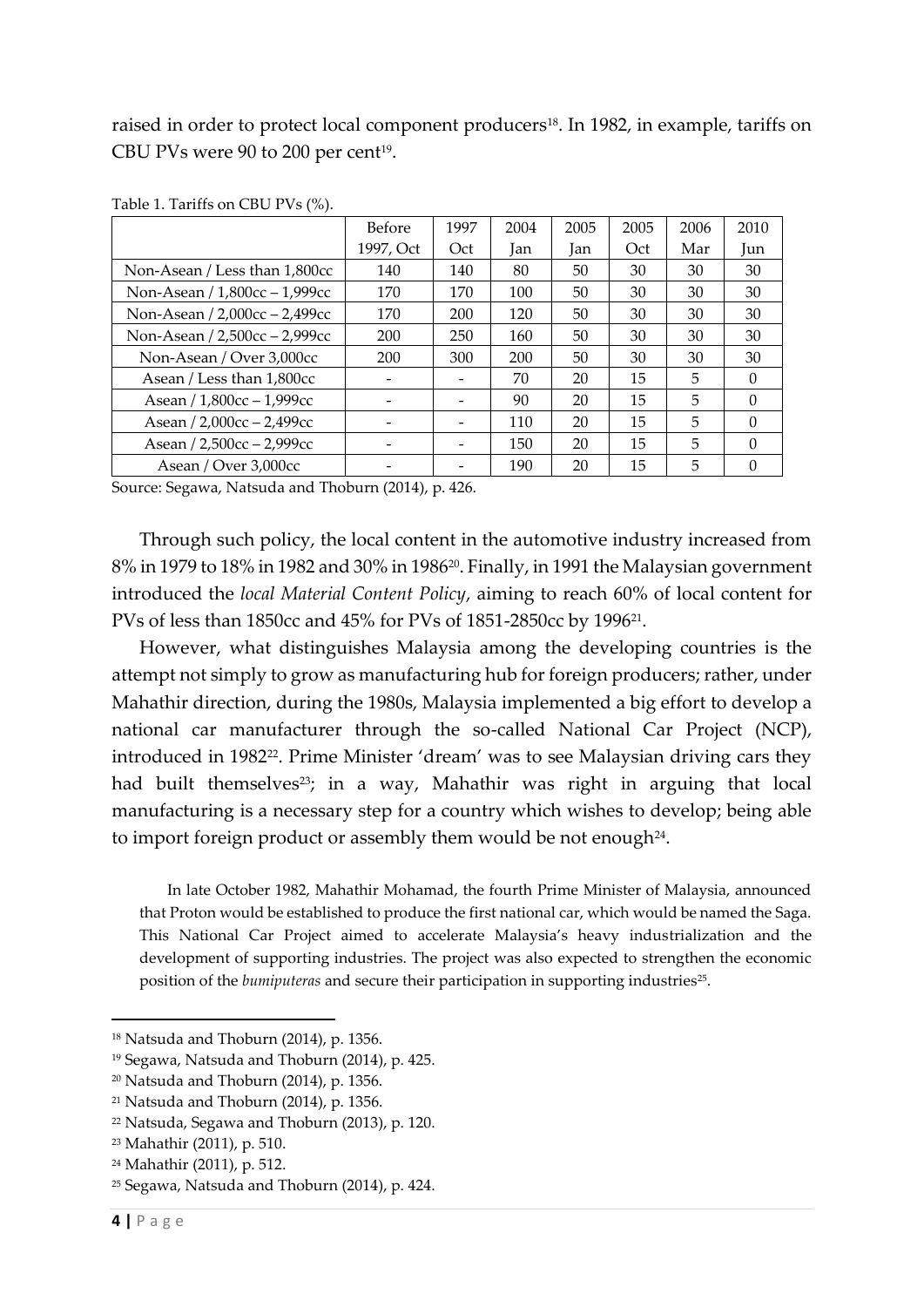Therefore, the sight of the project was twofold: creating a car producer and, at the same time, «enhancing *bumiputera* participation in heavy industries»<sup>26</sup>. Proton was born in 1983 and Malaysian government invested RM 480 million to establish the first factory<sup>27</sup>; however, the company was not able to reach a profit until 1989<sup>28</sup>. Perodua, the second Malaysian car producer, launched its first manufacturing plant in 1994<sup>29</sup>; while the first remains a national flagship, with capital majority in local hands, the policy for Perodua was less aggressive and nowadays the control is still in Japanese hands<sup>30</sup>. Thanks to such protection, Proton and Perodua dominate the Malaysian automotive market.

The creation of Proton via NCP became one of the strongest areas of government intervention in Malaysia. In fact, the national automotive industry was, and is, not only protected by tariffs and the system of local content, but also heavily subsidised: only between 1986 and 1994, the Ministry of International Trade and Industry of Malaysia spent RM 22 million to support the *bumiputera* participation in companies producing high-technology components<sup>31</sup>. Bumiputera protection was implemented in particular through the Vendor Development Program: under this scheme, Proton had to buy several components from small and medium enterprises<sup>32</sup> in which more than 70% of equity was held by *bumiputera* and in which more than 55% of total employees were *bumiputera*<sup>33</sup> .

In the following years, Proton and the NCP suffered several problems due to:

- difficult relationships with the technological partner, Mitsubishi, which ended in a divorce;
- the acquisition of Lotus with the consequent financial troubles;
- the free-trade agreements signed in the WTO and South East Asia cooperation realms.

In fact, starting in the 2000s, the automotive industry changed. The concentration process made the big players more important. Therefore many developing countries focused in attracting such big players into their territory and in becoming regional hubs for their production and export<sup>34</sup>. But Malaysia preferred since the beginning the

<sup>26</sup> Natsuda and Thoburn (2014), p. 1356.

<sup>27</sup> Natsuda, Segawa and Thoburn (2013), p. 120.

<sup>28</sup> Natsuda, Segawa and Thoburn (2013), p. 120.

<sup>29</sup> Mahathir (2011), p. 521.

<sup>30</sup> Segawa, Natsuda and Thoburn (2014), p. 424.

<sup>31</sup> Natsuda and Thoburn (2014), p. 1356 and Natsuda, Segawa and Thoburn (2013), p. 120.

<sup>32</sup> It means with shareholders' funds below RM 2.5 million. Segawa, Natsuda and Thoburn (2014), p. 429.

<sup>33</sup> Segawa, Natsuda and Thoburn (2014), p. 429.

<sup>34</sup> Natsuda, Segawa and Thoburn (2013), p. 113.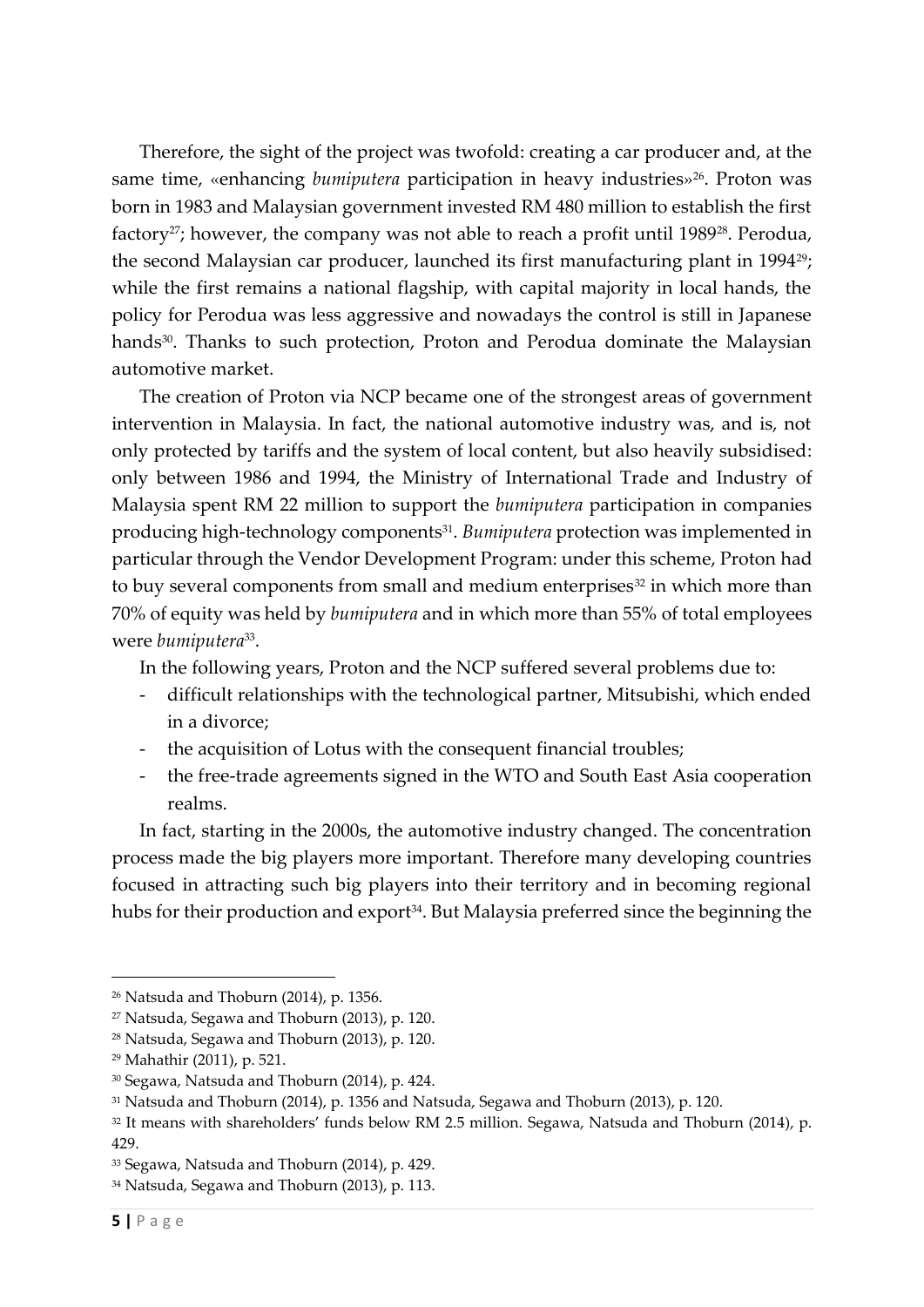ambitious project to develop its own national brand<sup>35</sup>. The most evident sign of the troubles suffered by Proton is the fact that in 2005 it was overcome by Perodua in terms of number of cars sold36. Even the privatization attempted in the 1990s did not succeed and government had to purchase back 27.2% of the company from DRB-HICOM though Petronas in 2000<sup>37</sup> .

Regarding, instead the obligations imposed by the WTO, Malaysia tried to gain time, moving forward the terms for removing tariffs<sup>38</sup>, and, above all, replacing a policy of direct intervention with new and more hidden means of protection.

Although all the tariffs on CBU and CKD vehicles were reduced, the government introduced a new excise duty system to compensate for the revenue losses from the reduction of tariffs in 2004. Furthermore, in March 2006, the Malaysian government introduced the National Automotive Policy (NAP), which linked refunds of the excise duty to the level of local content ratio, enabling the Malaysian government to protect local national car producers that, in general, used locally made components of lower cost and quality than imported ones<sup>39</sup>.

The replacement of the NCP with the NAP became necessary with the aim to restructure a suffering industry. Government looked at the possibility to facilitate integration of Proton into the global automotive GVC (2006) and started to emphasize the possibility to develop an environment-friendly strategy  $(2009)^{40}$ . However, Malaysian government did not miss the occasion to introduce hidden forms of protection through the Industrial Linkage Programme (ILP) and the Industrial Adjustment Fund  $(IAF)^{41}$ , still linked with the LC system<sup>42</sup>. Favourable treatment was introduced for national car assembly, together with other non-tariff barriers like import quotas<sup>43</sup>. In this way, Malaysia was able to avoid to violate WTO rules and in the same time to implement a system of advantages for the national automotive industry. Moreover, the AP system (1966) and the ML system (1967), which are not in line with WTO prescriptions, were never abolished<sup>44</sup>. At the same time, NAP 2006 and NAP 2009 found new ways to support and promote local vendors, a policy that WTO is strongly asking to withdraw<sup>45</sup>. Malaysian government, however, intends to

<sup>35</sup> Natsuda, Segawa and Thoburn (2013), p. 114.

<sup>36</sup> Natsuda, Segawa and Thoburn (2013), p. 114.

<sup>37</sup> K.S. and Tan (2011), p. 353.

<sup>38</sup> LC requirements and the mandatory deletion programme were abolished in January 2004. Natsuda, Segawa and Thoburn (2013), p. 124.

<sup>39</sup> Natsuda and Thoburn (2014), p. 1360.

<sup>4040</sup> Natsuda, Segawa and Thoburn (2013), p. 125.

<sup>41</sup> Natsuda and Thoburn (2014), p. 1360.

<sup>42</sup> Natsuda, Segawa and Thoburn (2013), p. 126.

<sup>43</sup> Natsuda, Segawa and Thoburn (2013), p. 122 and 125.

<sup>44</sup> Natsuda and Thoburn (2014), p. 1360.

<sup>45</sup> Segawa, Natsuda and Thoburn (2014), p. 432.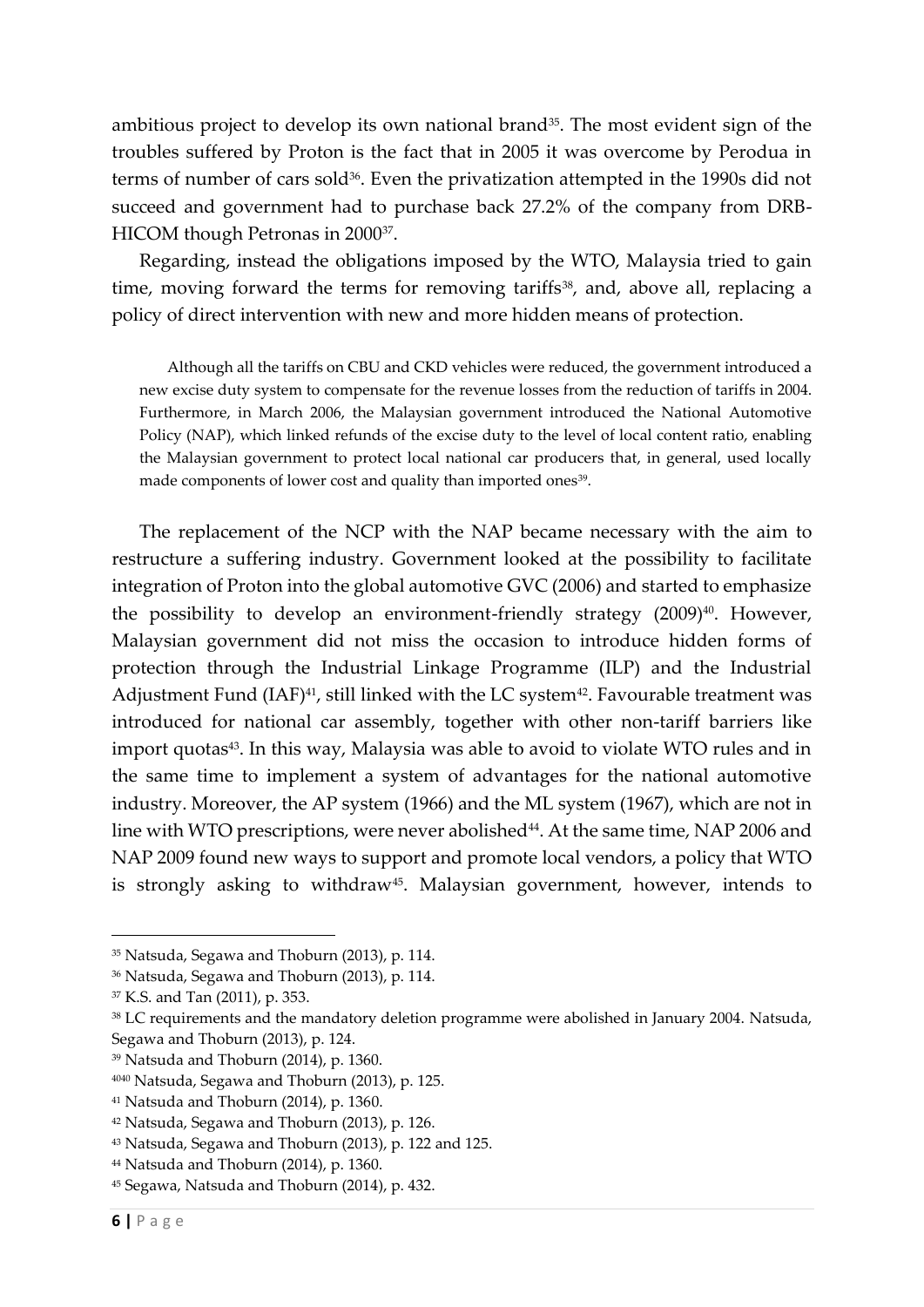continue its support to Proton and the *bumiputera* support policy remains a central and hot topic of the political agenda also regarding automotive and, in general, industrial development policies.

Politics has also been an important part of the affirmative action story. On the one hand, the *bumiputera* policy has aimed to achieve sustainable social stability by addressing Malay grievances. On the other hand, the continuation of the policy has been deeply involved in the maintenance of the ruling Barisan Nasional's political power in the country and the legitimacy of its leading party, the United Malays National Organisation (UMNO) as a Malay party. The cessation of the Malay preferential policies will not happen without strong political determination on the part of the government […]. It is difficult to imagine that the BN government – returned to power in the May 2013 election – will abolish the *bumiputera* policy in the foreseeable future […]. In this sense Proton has become an albatross around the necks of Dr Mahathir's successors, who have had to deal with Proton's weaknesses while at the same time retaining their legitimacy within UMNO. Furthermore, MITI insists that Malay special rights are guaranteed in the Constitution, and that the WTO and other organisations do not understand the backwardness of the Malays and their need for preferential policies<sup>46</sup>.

However, even with such a massive protection and with heavy government investments, we can say that the Malaysian car industry is not bringing out the expected result. If it is true that Proton and Perodua in 2010 were producing 57.2% of the Malaysian car output in 2010, in 2012 Malaysia was still a net importer of vehicles $47$ . Countries like Thailand, instead, focused in becoming a hub for international producer such as Toyota and results were satisfactory; Malaysian policy aiming to develop a national car brand didn't produce the same good results: Thailand attracted, in the period 2005-2010, 20 times more FDI than Malaysia<sup>48</sup>.

Bad performances reflected in general on the industry. Due to the protection of the LC requirements, local suppliers of parts, mainly serving Proton, still do not meet international standards<sup>49</sup>. In particular, Malay preferential policies have in a way impeded further steps toward higher value-added activities $50$ .

In general, automotive protection failed to stimulate (or even blocked) technological development and failed to meet market demand. As we shall see later, such as a result was to be expected.

#### **III. NAP 2014: A SUMMARY**

<sup>46</sup> Segawa, Natsuda and Thoburn (2014), pp. 436-437.

<sup>47</sup> Natsuda and Thoburn (2014), p. 1362.

<sup>48</sup> Natsuda and Thoburn (2014), p. 1364.

<sup>49</sup> Natsuda and Thoburn (2014), p. 1364.

<sup>50</sup> Segawa, Natsuda and Thoburn (2014), p. 425.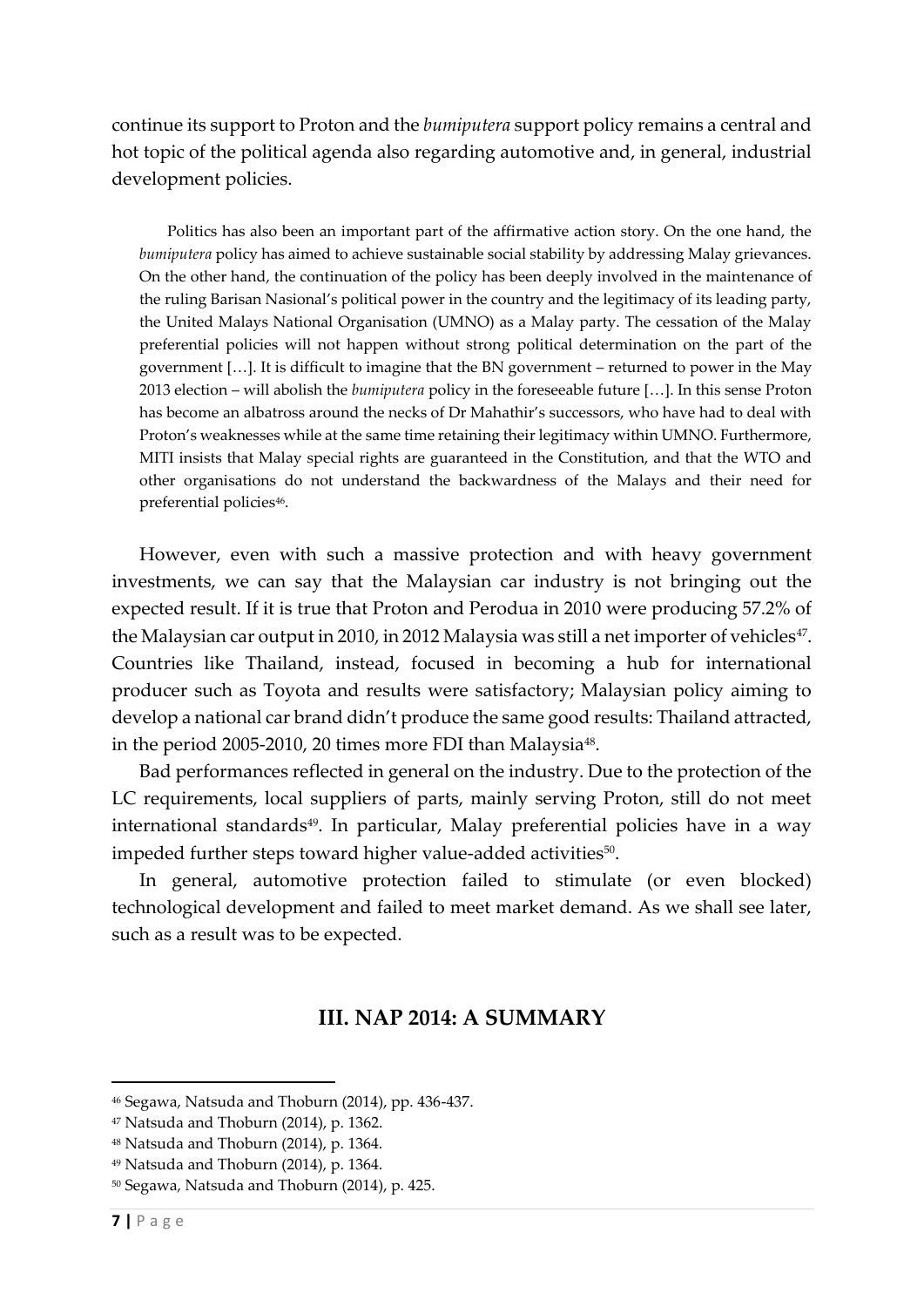NAP 2014 does not appear as a radical revolution compared with what was implemented under NAP 2006 and its 2009 review. The most important news appear to be the focus on «green initiatives, development of technology and human capital [...] and enhancement of the automotive industry ecosystem»<sup>51</sup>. With NAP 2014 government focus is shifting from the development and defence of the local car manufacturing toward the possibility for Malaysia to become «regional hub in Energy Efficient Vehicle (EEV)»<sup>52</sup>.

With NAP 2014, then, government plans to spend more in technological and environmental-oriented policies. However, it seems that the way to support such initiatives is not new: MLs for EEV category and customized incentives<sup>53</sup>. Moreover, is the government in itself that assumes the burden to provide relevant infrastructure54. All the future action is planned to be sustained with favourable loans and tax support.

The most interesting part, however, is the support for developing human capital, in order to enhance the local technological growth. Still, it will be the government taking care of the training programs necessary to enhance technicians quality.

Moreover, government plans to spend RM 75 million to further support the growth of *bumiputera* presence in the automotive industry<sup>55</sup>. What looks really impressive is the claim that the «NAP 2014 will include measures to create globally competitive Bumiputera entrepreneurs»<sup>56</sup>.

The last sentence confirms us in the belief that nothing is radically changing with NAP 2014. We can see a shift in the focus from the manufacturing side to the environment and technological perspectives. However, everything strongly remains linked with the big and visible of government action. No opening to the market is appearing. Market expectations are supposed to be known by the central planner: government assumes, in example, that a Malaysian hub for EEV is what the Asian automotive market actually needs and asks for. Government is assuming that specialized technicians are what the labour market actually wants. The pretence of knowledge is high. Even, government is aiming to create competitive entrepreneurs. But is government mission to create entrepreneurs? And can actually and practically a centrally planned action develop entrepreneurship in a country? The next two sections will deal with the effects of a government-led development and the impossibility for it to bring out satisfactory results.

<sup>51</sup> MITI (2014), point 4.

<sup>52</sup> MITI (2014), point 5.ii.

<sup>53</sup> MITI (2014), point 24.

<sup>54</sup> MITI (2014), point 27.iv.

<sup>55</sup> MITI (2014), point 49.ii.

<sup>56</sup> MITI (2014), point 48.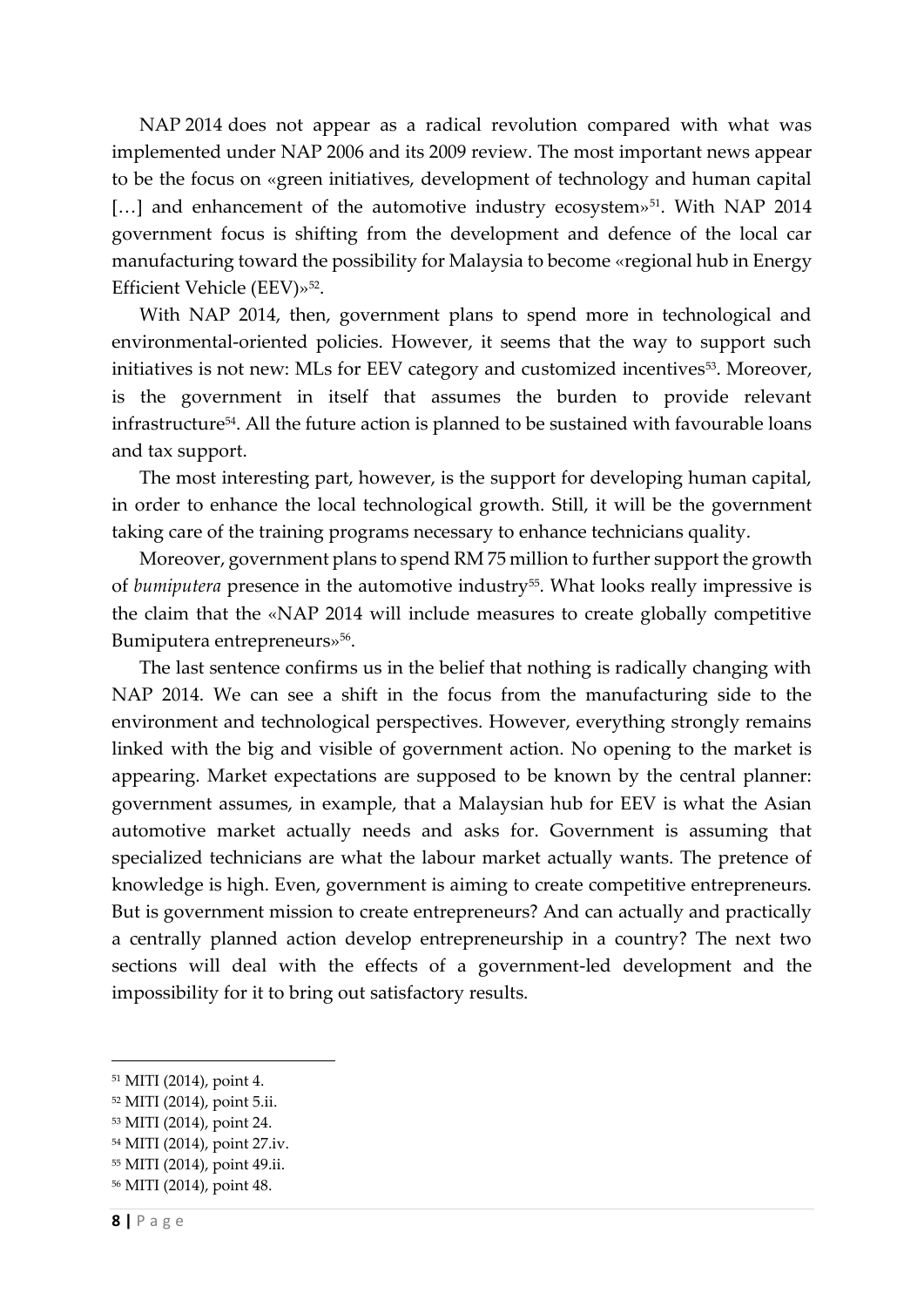## **IV. WHAT DID GO WRONG? ECONOMIC ARGUMENTS AGAINST GOVERNMENT INDUSTRIAL PROTECTION**

The usual motivation behind the choice to protect the birth and development of a new industry in every country is quite straightforward: the new industry is strategic for the country development; the new industry could bring out new employment; being not yet adequately developed, it would need protection against external competition. Protection is thus presented as the necessary step in order to protect an industry who could develop the country and create new jobs. And in such a context, setting up «a motor industry is often seen as a crucial stage in industrialisation» $57$ .

Let us have a deeper look into such straightforward argument with a practical example. Suppose<sup>58</sup> that the average cost to import a foreign vehicle on the Malaysian market is 100. If an emergent industry requires tariffs, it means that, at the present status of the industry technology in that country, it would not be possible to produce vehicles at a competitive price. In our example, if Malaysian automotive industry requires to be protected, it means that, given its technology and productivity, it is not able to produce cars spending less than 100. Therefore, in order to allow automotive industry to come into existence, Government will be forced to make imported vehicles more expensive. Suppose that production cost for Malaysian cars is 120. In order to make Malaysian cars attractive, Government should impose a duty able to: cover the Malaysian production cost, allow a profit for the producer and cut off the feeling that foreign cars are better and therefore it is worth to pay more money for them. A duty of 30 on foreign cars would not be enough in order to cover the three points. Most likely an adequate duty should be 80<sup>59</sup>. At the given technology and productivity of Malaysian automotive industry, situation can be summarized as follows:

- 1. In case of free market (free of duties):
	- a. Malaysians could have foreign cars at 100.
	- b. Malaysian automotive industry would not arise unless a better technology and productivity would emerge.
	- c. Improvement of technology and productivity would be stimulated, in order to force the country to compete with foreign products.
- 2. In case of import duties:
	- a. Malaysian could have foreign cars at 180.

<sup>57</sup> Segawa, Natsuda and Thoburn (2014), p. 422.

<sup>58</sup> The example is modelled on Hazlitt [1946] (2012), pp. 58-59.

<sup>59</sup> The estimation in our example is not exaggerate. In fact, as reported in in Natsuda, Segawa and Thoburn (2013, p. 121), the «effective rate of protection (that is, protection on value-added) for the Malaysian transport and equipment sector as a whole was 252% in 1987, a very high figure, which probably had been reduced to about 140% for the least protected vehicles by 2011».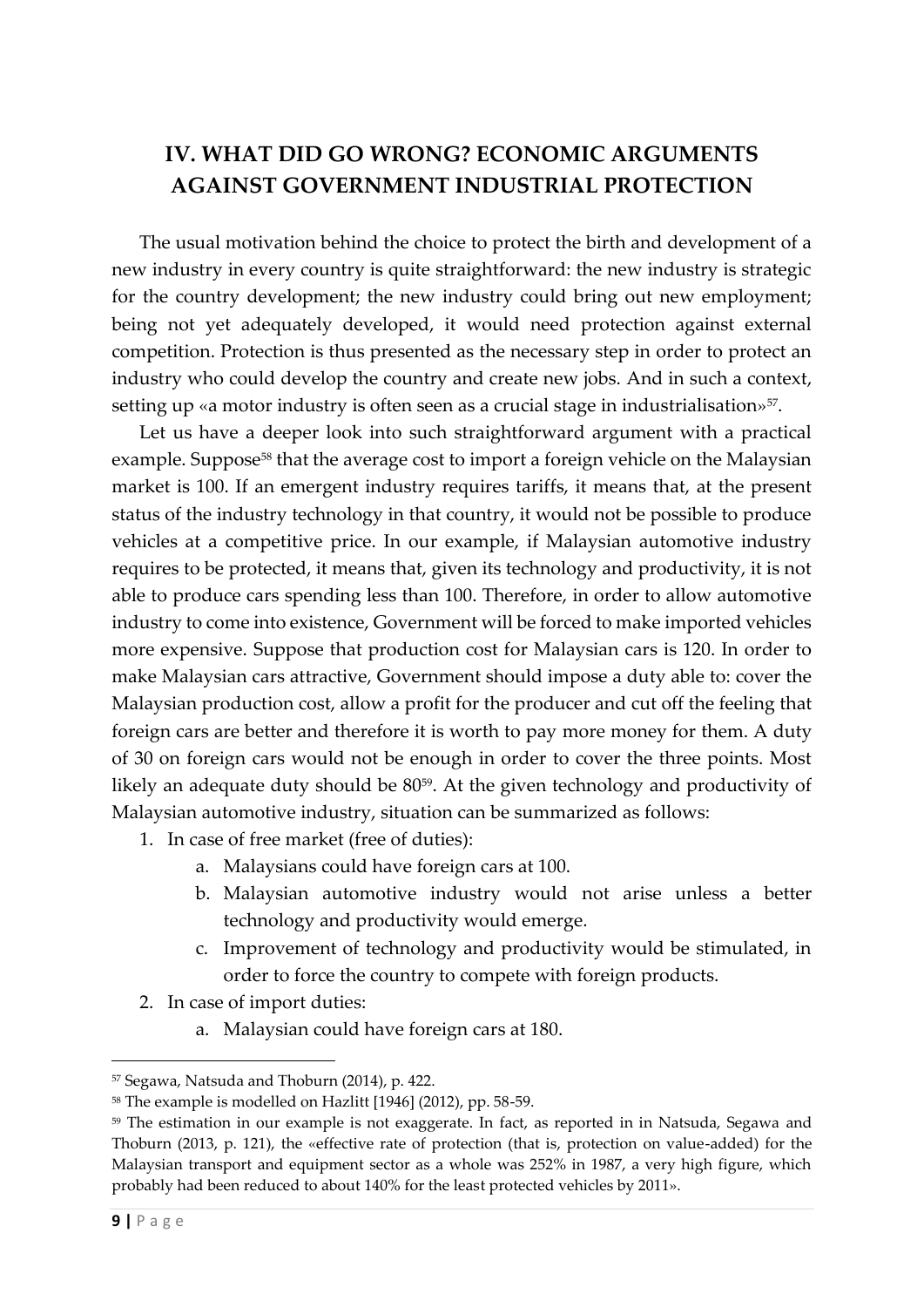- b. Malaysian could have local cars at 140 (production cost plus profit).
- c. Technology and productivity would have no incentive to be improved, given the fact that local cars are more convenient in price. Indeed, as argued in Natsuda and Thoburn (2014, pp. 1358-1359), «Proton suffered from weak product development and marketing capacity» $^{60}$ .

The simple example easily demonstrates how tariffs create, at a first glance, two direct bad effects: 1. stop incentives for technological development and 2. increase price of products. Point 1. is easy to understand and does not need to be stressed. However, it would be interesting to reflect on the consequences of point 2. Even if, with tariffs, local cars would be cheaper than the imported ones, they are still more expensive than foreign vehicles in case of free market. What it is not always observed is that, *de facto*, introducing tariffs means to shift on people money the cost of industrial development. In fact, after tariffs, citizens would be forced to finance the cost of bringing the new industry into existence (40% in our example).

Bad consequences are then spread on other industries. In fact, people will have to pay now 140 for what was paid before just 100. Indeed, we can say that citizens are financing the emergent industry. But this means also that if before people could spend 100 for cars and 40 for other products, now they would have to spend 140 only for vehicles, being forced to cut their expenditures in other industries. Imposed tariffs therefore force people to cut their consumption: real incomes shrink not only because of the highest prices of cars, but also because the minor expenses devoted to other industries will force such industries to eventually cut their labour force.

Everybody seems to be happy in watching a new industry arise and new jobs created. This fact is pretty evident. But such evidence hides the bad consequences of tariffs: increased prices, less money available for different consumptions (diminished real wages), unemployment spreading in other industries because of the shift in relative prices.

Therefore, the relationship between industrial protection and employment is a fallacious one, as fallacious seemed, in the past, all the policies aiming to support employment<sup>61</sup>. Stimulating emergent industries means to modify the structure of relative prices, and as a result, many entrepreneurs will modify their production strategies. This change in production strategies will result in a change in the composition of the demand for capital goods of those entrepreneurs, and will also reduce the aggregate amount of money devoted to buying lower-order goods in the market. Therefore many entrepreneurs will stop buying goods from their usual

<sup>60</sup> See also Natsuda, Segawa and Thoburn (2013), p. 114.

<sup>61</sup> Ferlito (2013), chapter 3.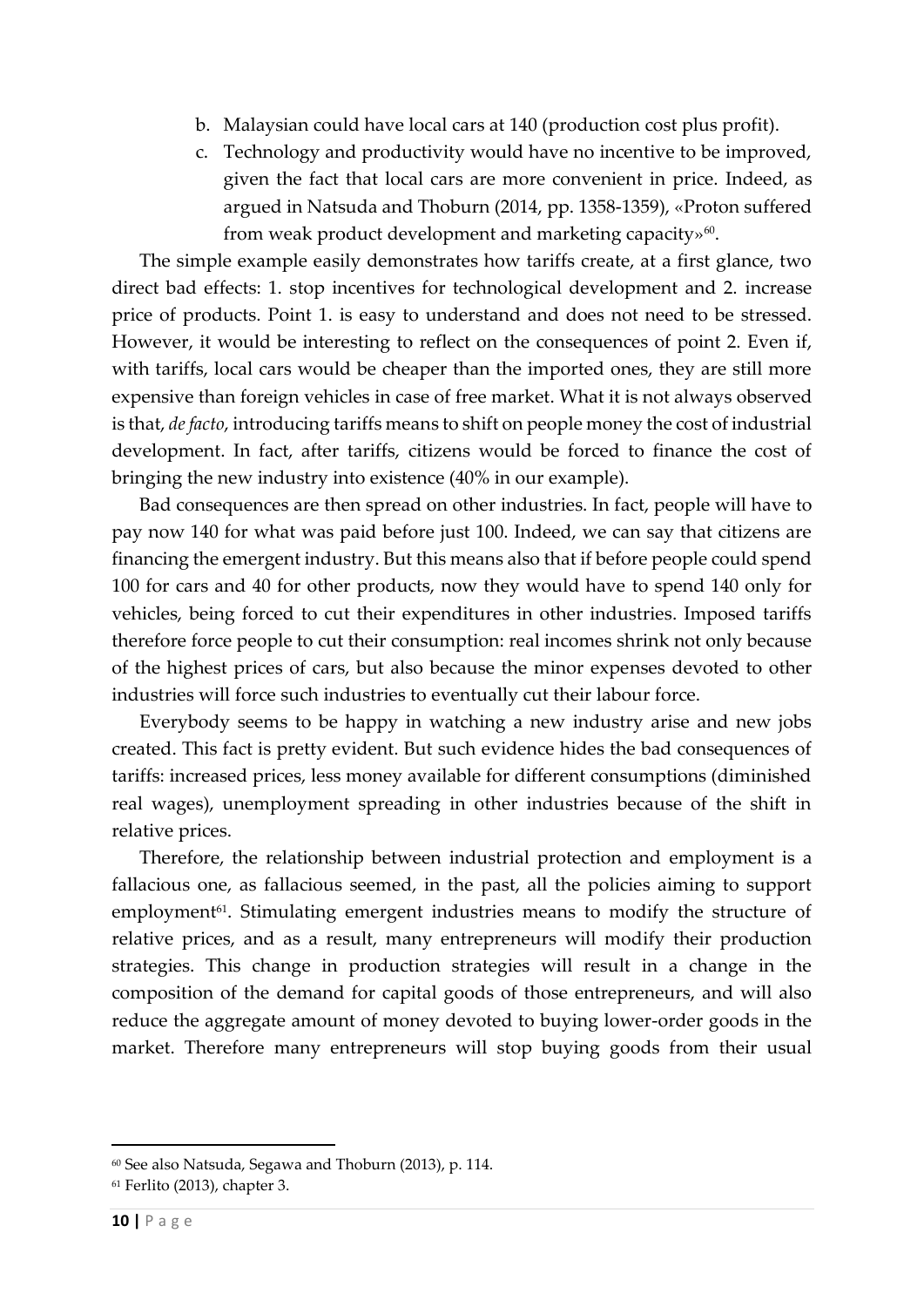suppliers. As a result, these suppliers will lose part of their markets and many will be forced to lay off workers or event to cease business $62$ .

This means that the change in the structure of relative prices, set in motion by support for national industries, triggers a disinvestment process that, weakening the consumption goods sector, generates unemployment.

Moreover, it has to be argued that, introducing to people products at a price higher than the market one, central national industrial protection enhance an inflationary dynamics. Short term injections of money (industrial support) may well help maintain jobs at a higher level than would be possible otherwise; nonetheless, in the long term, the employment level resulting from these policies is destined to fall.

While it is true that an increase in monetary incomes may increase employment, the basic mistake is to believe that implementing industrial government support may automatically generate employment. If spending is spread across the various sectors in a manner other than that in which employment is spread in the same sectors, then it cannot be assumed that an increase in spending has a positive effect on employment.

The main outcome of inflationary forces and planning is to create a distortion in the system of resource allocation. A readjustment process is only possible where the free interaction of individuals allows the creation of information (discovery process) needed to catch mistakes and take a different path.

When government support comes to an end, probably because inflation has reached an unsustainable level, demand will be forced to return in the direction expressed by the temporal preferences in existence prior to central intervention; inasmuch, employment created artificially in all probability will not be permanent. The new unemployment level may even be higher than the pre-stimulus situation, if monetary injections (subsidies and tariffs) have not only increased employment but have also stimulated the creation of new economic initiatives in the sectors so stimulated.

There are other aspects to be mentioned as negative for the national economy. First of all, the cost for industrial protection. With the aim of developing 'national interest' governments are able to make the people to digest the burden for the protectionist policies. In fact, as we already have seen, the prospective of higher employment and national income (GDP) is the political argument to support every national industry, hiding the fact that the people will be burdened with higher prices products.

Discussions on matters of economic growth have become a favourite pastime of our age. Among newspaper readers and television viewers all over the world, even among some economists, the notion that in this great age of ours it has become possible to sum up in one single figure the result of the economic activity of groups of individuals in countries, regions, or industries, appears to be accepted as a self-evident truth. Such figures are then used as a measure

<sup>62</sup> See Ferlito (2013), p. 99 and Sanz Bas (2011), p. 298.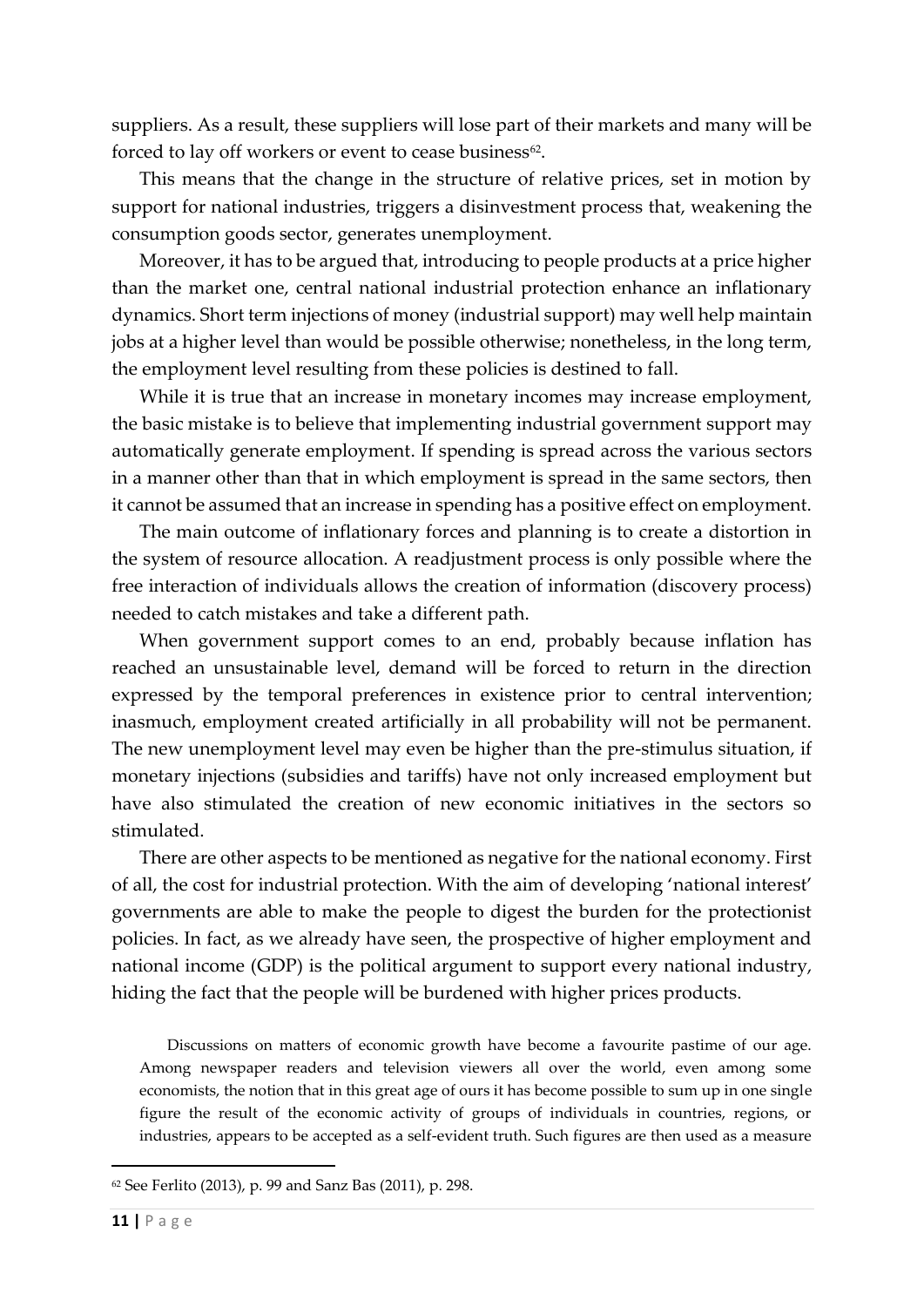for comparisons over time and, with gusto, between countries. In many circles a low rate of growth of the gross national product has come to be regarded as a symptom of a social malaise<sup>63</sup>.

In the above passage, Lachmann anticipated the present day critics toward GDP as a reliable instrument for measuring economic performances in a country and among countries<sup>64</sup>. However, the central point is «how it would have to be reached», while the «pattern of action required for the 'path' that leads towards it, is in general neglected»<sup>65</sup>. What (1973, p. 39) says can be interpreted in this way: neglecting how employment and GDP are generated means to hide the social cost created by implemented policies. Which is their cost? Who will pay for that?

Such critics reveals a contradictory aspect of government plan for national industries defence: the microfoundations hidden behind the supposed macroeconomic development. Malaysian government heavily subsidised Proton, spending billions of RM. What people fail to realize is that the burden of those subsidies is directly shifted on *rakyat* shoulders. This happens in a double way: first through taxation. Money for subsidies has to come from somewhere and a higher taxation is the price that people pay (often praising at the same time the nationalistic economic policies because of their ideological appeal). Second, government can finance its development projects through further debt. This means a heavier fiscal burden for future generations<sup>66</sup>. It is enough to mention that Malaysian government spent RM 700 million for supporting the automotive industry in 2013 and RM 5 billion in 2012. In the first ten months of 2013 the amount reached RM 3 billion<sup>67</sup>. Who is paying for this? It seems people fails to see that the burden of such heavy investment is on their shoulder (if paid through taxes) or on the shoulder of future generations (if investments are financed by debt).

In such a situation<sup>68</sup>, the government, issuing additional debt, increases the demand for loanable funds, making the interest rate to rise. This fact brings out two consequences: on one hand, the supply of loanable funds rises; on the other hand, we see a reduction in the demand for investment from private sector. But less investment means more consumption. This means that «with a reduced rate of investment, the economy grows at a slower rate, impinging negatively on the consumable output available in the future. To this extent, the debt burden is shifted forward» $69$ , to the future generations.

<sup>63</sup> Lachmann (1973), p. 36.

<sup>64</sup> Ferlito (2015), p. 18.

<sup>65</sup> Lachmann (1973), p. 39.

<sup>66</sup> Ferlito (2012b), pp. 111-113.

<sup>67</sup> MITI (2014), point 8.

<sup>68</sup> See Garrison (2001, p. 85).

<sup>69</sup> Garrison (2001), p. 87.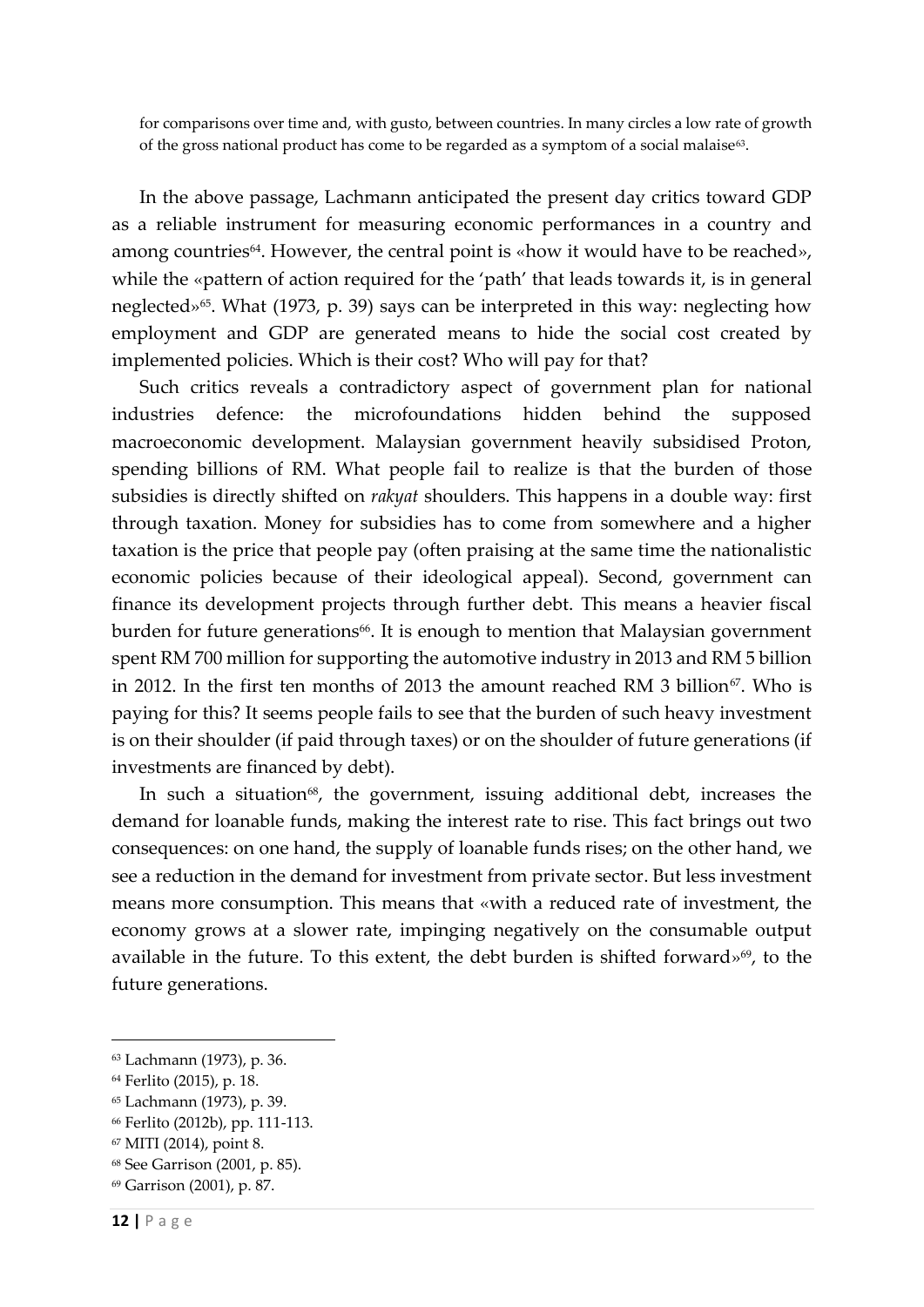A larger deficit means lower taxes today on all taxpayers, shifting «some of the burden of current government spending onto future voters who are inadequately represented in today's borrowing decisions». This means that, in such a way, a higher level of government spending becomes politically palatable<sup>70</sup>. Furthermore, as we can learn from the European crisis, borrowing can become an endless business, in particular if the debt is bought by Central Bank, that, monetizing it, creates distortions<sup>71</sup>.

 Commenting the enormous American deficit, Garrison comes back on this topic, stressing that, at that level of borrowing, the

effect of deficit will be:

- higher interest rates (if the government borrows domestically);
- increased inflation (if the Federal Reserve monetizes the debt);
- weakened export markets (if the government sells debt abroad);
- tax hikes [...]; or
- all the above in some combination<sup>72</sup>.

It doesn't matter where the resources for financing deficit come from. The situation is always negative. First of all, the government can borrow domestically<sup>73</sup>. In this case, Garrison (2001, p. 113) argues that, if individuals lend money to the government, then their saving is not available for private investment. Thus, demand for loanale funds that comes from government wins the competition against the firms.

The second possible situation is that the government borrows from the central bank. This is the classical example for money creation. The typical result is that the «increased borrowing and spending put upward pressure on prices and wages», generating an inflationary process; the following adjustment brings out «inequities, perversities, and inefficiencies»<sup>74</sup> .

The last possibility is that government borrows in world capital markets, from foreign savers and foreign central banks. This situation brings out a negative effect in real economy: deficit in international trade. In fact, ordinarily two countries exchange goods for goods. But, in this case foreign investors trade goods for Treasury bills, so the national industries are seriously damaged by such a politics<sup>75</sup>.

The final and most important result of a protection policy is on the structure of production. In fact, through government intervention, the productive structure is not defined by economic actors preferences, tastes and expectations. On the contrary, it is

<sup>70</sup> White & Garrison (1999), p. 8.

<sup>71</sup> White & Garrison (1999), p. 8.

<sup>72</sup> Garrison (2003), pp. 3-4.

<sup>73</sup> Garrison (2001), pp. 113-114.

<sup>74</sup> Garrison (2001), p. 114.

<sup>75</sup> Garrison (2001), p. 115.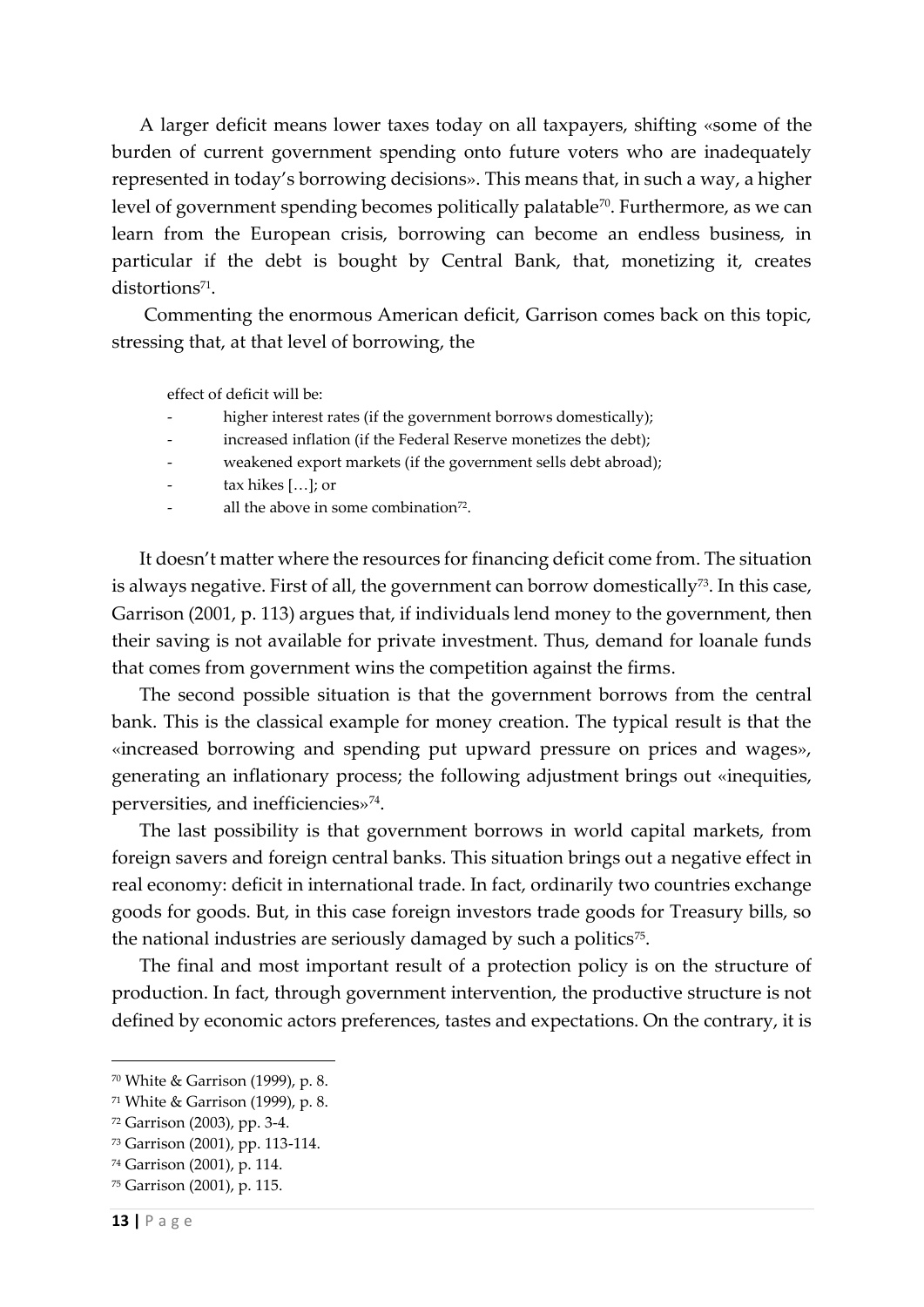defined by government priorities and, in the best case, by what government assumes to be the good for the country. However, good intentions not necessarily meet reality. How can government implement and industrial plan which could actually meet market/consumer expectations? How can do this in the global market realm? Government, of course, lacks the necessary information content for a successful action and this is why its industrial effort is often frustrated. This problem will be analysed in detail in the next paragraph.

### **V. AUTOMOTIVE GOVERNMENT PROTECTION: A FAILURE TO BE EXPECTED**

As we have seen, government protection worked as a break for technological development<sup>76</sup>. Not only, government action also failed to supply what desired by consumers in the market<sup>77</sup>. As we shall argue soon, the result is not surprising and it had to be expected. Before starting such analysis, however, it is necessary to stress that NCP and NAP not simply failed to create a competitive Malaysian car brand, but they, together with the NEP in general, also missed their second target: to implement the *bumiputera* entrepreneurial action in the realm of Malaysian industrial development. Such a failure is recognized, first and for all, by former Prime Minister Mahathir, who was a stronger supporter of the NEP. In recent interviews<sup>78</sup>, Dr M admitted that he tried, for 22 years, to change Malays mentality, but the result was a failure. Mahathir's conclusion is that Malays are lazy and the NEP furtherly increased such laziness. Dr M's delusion regarding the failure of the NEP towards *bumiputera* is clearly stated in his latest book.

The Government provides them [the Malays] all kinds of support to help them acquire knowledge and skills. Unfortunately, they have developed a dependency on this support and demand that it be made permanent. What is the good of becoming an independent nation if internally as individuals and as a community we are always dependent on others?

[…]

I have discussed the New Economic Policy at length in these pages and how it has contributed much towards overcoming the gross economic disparities and social disadvantages between the races in Malaysia. But affirmative action cannot go on forever. I had hoped that much of the disparity would disappear through education, which is why we endured criticism of discrimination in the award of scholarships. But it is now nearly 40 years since the NEP was first implemented and we still have not achieved our target of making the Malays own 30 per cent of the country's corporate wealth. The Government's provision of enhanced access to university

<sup>76</sup> Natsuda, Segawa and Thoburn (2013), p. 114 and 126.

<sup>77</sup> Natsuda and Thoburn (2014), p. 1359 and Natsuda, Segawa and Thoburn (2013), p. 126 and 128.

<sup>78</sup> See Rahim (2014) and Shi-Ian (2014).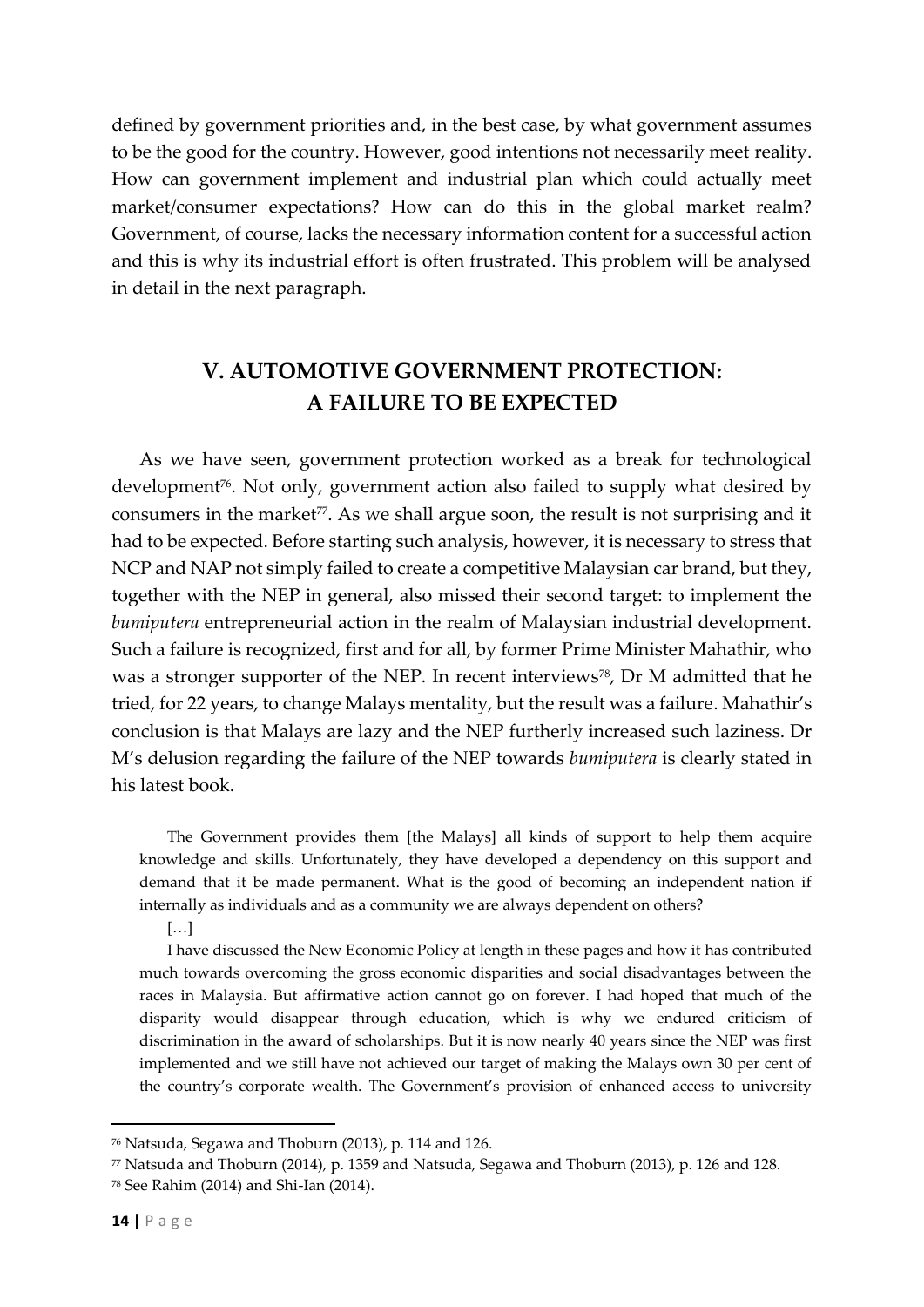education to Malays has seen a similar wasting of opportunities. To ask the non-Bumiputera to stand aside and wait while so many of the Bumiputera are happy to play around and not study is unfair.

[…]

Perhaps many Malay men like things that way, to be economically dependent upon and supported by their wives while they laze around in coffee shops or indulge in motorcycle stunts. [...] then they should not deny the right of others. Their attitude makes me worry about the Malay future<sup>79</sup> .

«Where, I wonder, have we gone wrong?»<sup>80</sup> is the laconic conclusion of Dr M, who adds: «What more do they [the Malays] expect to be done for them?»<sup>81</sup>. We stressed this aspect in order to remark how the automotive protection can be judged as a failure not only on the economic perspective but also from the racial point of view.

Coming back to the economic perspective, we hinted that such a failure had to be expected. Why? In order to explain this it is necessary to explain why every kind of central planning is destined to be a failure<sup>82</sup>. We shall demonstrate that even without considering the *a posteriori* negative effects that State intervention may introduce into the system, every degree of planning is theoretically untenable *a priori*.

The central question to be posed is whether rational economic calculation is possible in a centrally planned economic system (or in a specific industry). Such a question brings out another point: can the plan of a single man or institution (central planner) replace the free interaction of individuals in a complex society? We can start our analysis defining socialism as «any system of institutional aggression on the free exercise of human action or entrepreneurship»<sup>83</sup>. Human action is the core of economic analysis. In particular, human action deals with the ends-means framework chosen by individuals. Every economic agent is moved by expectations and preferences. Expectations and preferences generate desired ends. The content of information at disposal of each actor allows him to choose the supposed suitable means in order to reach the desired ends, consistently with expectations. The attempt to coordinate ends with means, in turn, generate action plans. Of course, plans are always consistent with the content of information at disposal of each individual at a certain moment in time. However, the setting in motion of plans put individuals in relationship with each other. Knowledge and information, therefore, change through the interaction happening in the market. Thanks to such information transmission, errors can be discovered, expectations and preferences change, plans need to be revised in the

<sup>79</sup> Mahathir (2011), pp. 756-757.

<sup>80</sup> Mahathir (2011), p. 756.

<sup>81</sup> Mahathir (2011), p. 757.

<sup>82</sup> On this see in particular Ferlito (2013), chapter 4, Huerta de Soto [1992] (2010), Mises [1920] (1990) and Hayek (1935).

<sup>83</sup> Huerta de Soto [1992] (2010), p. 3.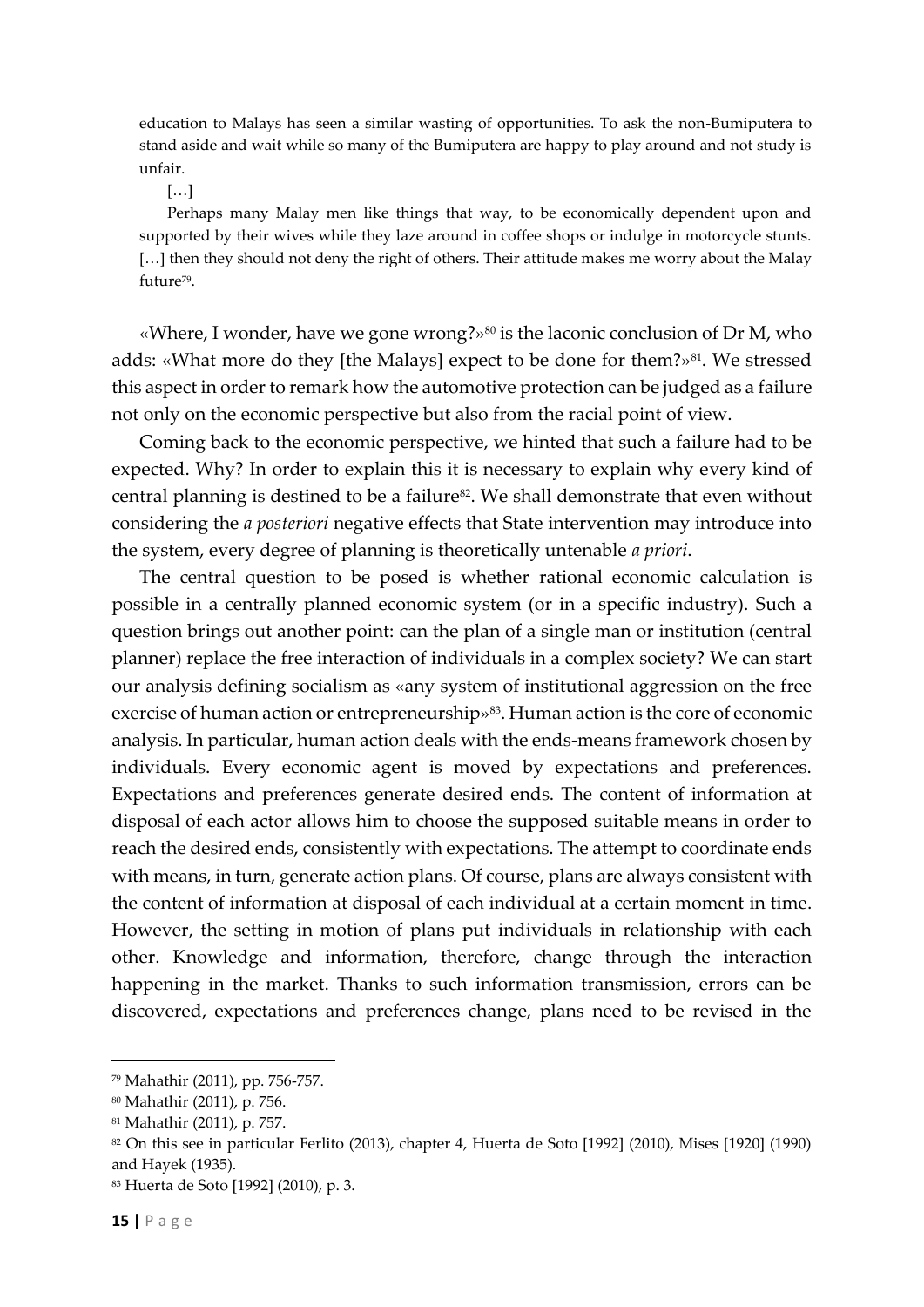attempt to make them more mutually consistent. It is important, thus, to observe the existence of *limited* information and to look at the market as the place in which such limited information can become less limited, moving the actors to a higher consistency between their relative plans.

Consumers, entrepreneur-producers and resource owners are the players in the market; the latter, in turn, is where their interacting decisions, during any period of time, take place. Every player has his own content of (limited) knowledge, tastes and expectations. Depending on their knowledge, tastes and expectations, the players set up their action decisions, or plans. Since, in order to carry out their plans, individuals need to interact, it is only through interaction and in time that content of information will be modified and eventually a revision of decisions can happen.

During the given period of time, exposure to the decisions of others communicates some of the information these decision-makers originally lacked. If they find that their plans cannot be carried out, this teaches them that their anticipations concerning the decisions of others were overly optimistic. Or they may learn that their undue pessimism has caused them to pass up attractive market opportunities. This newly acquired information concerning the plans of others can be expected to generate, for the succeeding period of time, a revised set of decisions 84 .

Market process is then built up by «this series of systematic changes in the interconnected network of market decisions». Therefore, and this is the central point, it is not possible to conceive a market process in the realm of perfect knowledge. The process arises precisely because of the initial ignorance of market participants and the natural uncertainty of human action. And the process can only happen during the flow of real time. With no market ignorance and no review of plans, there is no process at all. Since from one period of market ignorance to the next one, ignorance has been somewhat reduced, market participants realize that not only should they implement more attractive opportunities but also that such attractiveness needs to be judged in comparison with the opportunities offered by competitors. When the incentive to offer more attractive opportunities stops, the competitive process stops, too $85$ .

To conceive economic action in this way means that all subjects, in a way, perform entrepreneurial actions. Having defined the objectives, the means for achieving them must be chosen in a process that unfolds over time. The attainment of certain objectives naturally involves costs, arising from the subjective perception of renouncing the attainment of other goals. The expectation is that the subjective benefit obtained on attaining the objective is higher than cost/sacrifice. The concept of entrepreneurial profit lies in this difference. This does not mean that losses may not be incurred or entrepreneurial errors be made. That is, over time, entrepreneurs may

<sup>84</sup> Kirzner (1973), p. 10.

<sup>85</sup> See Ferlito (2014a).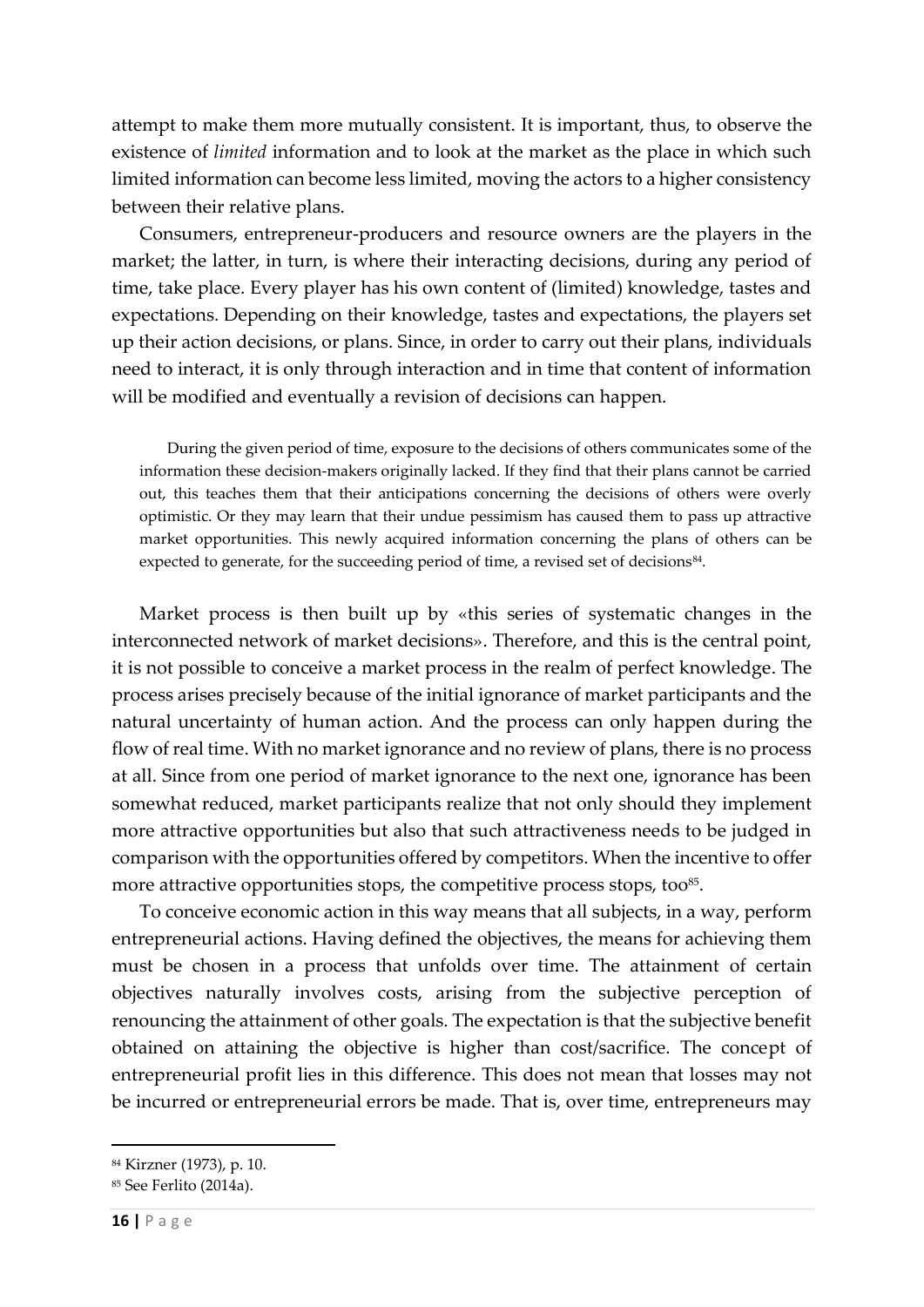realise that errors were made in the choice of means and purposes and that these entrepreneurial activities must therefore be reviewed. This is possible precisely because, through the free exercise of human action, discovering errors increases the heritage of information. The nature of economic calculation lies in this comparison between entrepreneurial gains and losses. In a market regime, such assessments are possible because subjective assessments, in terms of income and sacrifice, are transformed into objective values through the price mechanism. It precisely mirrors the subjective meeting of subjective assessments that, in meeting, generate objectively weighted and quantifiable assessments.

Such definition of human action and entrepreneurship is flanked by a corresponding idea of socialism, as we noticed before. If the socialist perspective would be technically possible, it would be possible, in its realm, to experience a rational calculation as the one happening for the individual planning; rational calculation means the possibility to compare costs and revenues expressed in objective prices. This means that it would be possible for a central planner to gather all the data needed to produce a perfect rational economic calculation. In this way, the central authority, after collecting the necessary information from the minds of individuals, provides all the new information to the players, in terms of prices, the goods to produce, how many, etc...

Two main objections can be raised. Firstly, the type of information that each subject possesses, of an exclusive character, is by nature tacit and cannot be articulated. This means that it is «logically impossible for this information to be transmitted to the governing body»86. In fact, the problem is not merely quantitative; it does not simply involves an enormous amount of data but also the dispersion of such information among individuals, as well as of its being impossible to transmit it to any planning organ. This argument, which we could define as static, can be flanked by a dynamic argument, which can be summarised as follows: the information available to individuals is not given once and for all; rather, it is continuously modified, so that – in a dynamic process taking place in real time – expectations and plans change with it.

It is clear, then, that in a socialist system, the mediator role played by the price system is absent. Since there are no subjective evaluations, because everything is determined by the central authorities, prices cannot exist. As we noticed before, prices are the objective synthesis of subjective evaluations exchanged in the market. Without the market, such a synthesis function cannot happen and prices cannot arise. Calculation is impossible.

As a result, we realised how the nature of the problem does not consist in one or another system of equations to be solved but, rather, in understanding how human

<sup>86</sup> Huerta de Soto [1992] (2010), p. 54.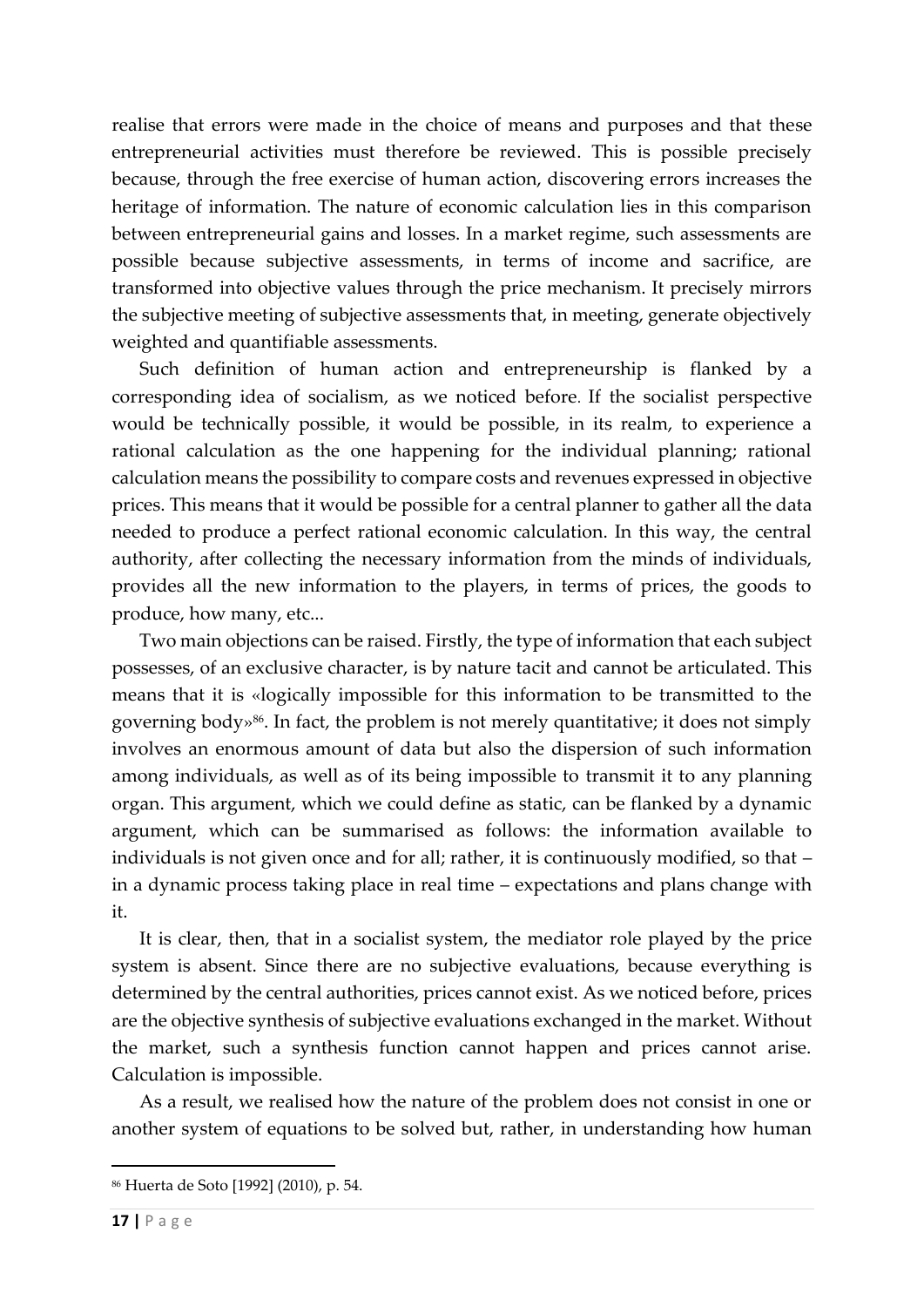action and related knowledge actually take part in the market process. Even if a central planning body had a certain amount of information at disposal, judged good enough to determine a plan, the fundamental problem is that, once the plan is notified to the individuals, during its implementation the information resumes its dynamic process of change, thereby making the data used to define the plan already 'old'. Yet this does not mean say that no plans exist in economic action. Quite the opposite. Plans are continually implemented by individuals in an effort to attain their objectives. And we must not conclude that the knowledge available to individuals is perfect, given and unchangeable. On the contrary, it is constantly changing. However, in the process of interaction between individuals, the dynamic process of acquiring information can take place over time and allow plans to change accordingly, in the ceaseless search for mutual coordination, thanks to the information transmission operated by prices. In a more or less planned system, however, it is assumed that data remain unchanged for a period of time that is long enough to allow the plan to be implemented; this assumption, by evidently distorting reality, contains the core for the failure of every planning experiment<sup>87</sup>.

Such argument, however, seems not to be understood nor by politicians neither by economists. The fact is witnessed by the massive government intervention developed in the East and in the West after World War II.

For more than half a century, the belief that deliberate regulation of all social affairs must necessarily be more successful than the apparent haphazard interplay of independent individuals has continuously gained ground until to-day there is hardly a political group anywhere in the world which does not want central direction of most human activities in the service of one aim or another<sup>88</sup>.

Economists are especially guilty for being not able to understand the objections to central planning, resting « on the impossibility within a socialist system of generating the practical information in the form of market prices, that is necessary for the intellectual division of knowledge which a modern society requires and which only arises from the creative capacity of human action or entrepreneurship» $^{89}$ .

The main reason why we cannot hope to achieve efficiency, through centralised management, in the use of resources not even remotely comparable to what is made possible by the market is that the economic order of all large societies is based on the use of special circumstantial knowledge spread among thousands or millions of individuals<sup>90</sup>.

<sup>87</sup> On this see also Phaneuf and Ferlito (2014).

<sup>88</sup> Hayek (1935), p. 1.

<sup>89</sup> Huerta de Soto [1992] (2010), pp. 104-105.

<sup>90</sup> Hayek (1976), p. 6.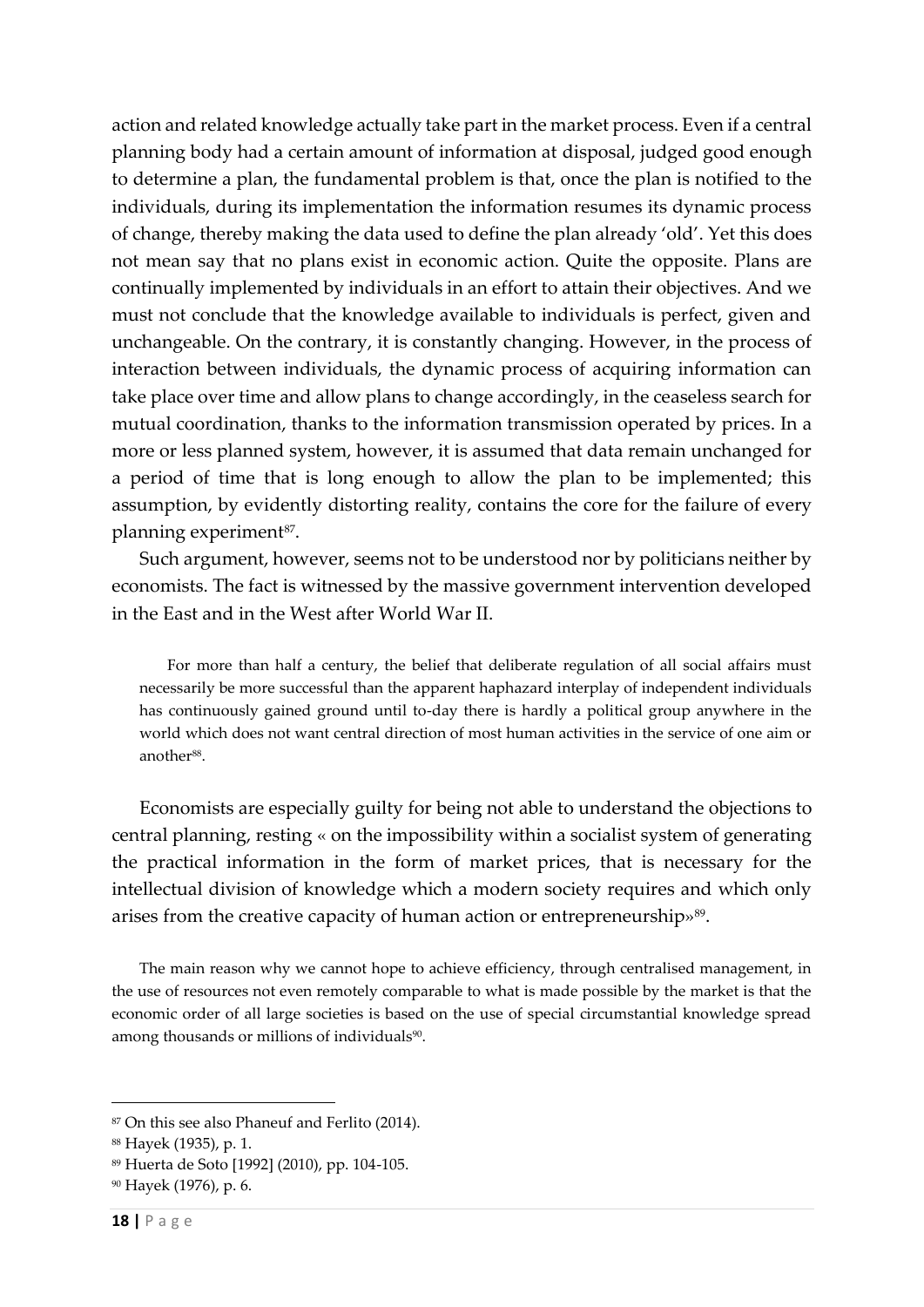Central planning, therefore, by preventing the exercise of entrepreneurial functions, even if only limited to the main capital assets and natural resources, does not allow the creation and transmission of the practical information needed to form of a price system, a necessary aspect for every rational economic calculation. It is clear that the problem cannot be circumvented by an arbitrary system of prices defined by a central authority based on premises more or less extraneous to reality. Every socialist economic decision takes place in total and utter ignorance of economic processes and without the basis for rational economic calculation.

After decades of socialist experiments, we can easily conclude that the

most important theoretical knowledge gained from a basic analysis of the effects of price controls is this: the effect of intervention is the very opposite of what it was meant to achieve. If government is to avoid the undesirable consequences, it cannot stop with just market interference. Step by step it must continue until it finally seizes control over production from the entrepreneurs and capitalists<sup>91</sup>.

How is it possible for politicians and, in particular, for economists to have indulged for so long on such a big mistake? Hayek ([1974] 2008, p. 30) associates the persistent errors of economists with «their propensity to imitate as closely as possible the procedures of the brilliantly successful physical sciences». Economists, with the pretext of being 'scientists, imitate the methods of the natural sciences but in doing so apply an inappropriate method to the study of human sciences, giving birth to utterly unscientific theories, since the method is not imposed by the object studied in accordance with to the Aristotelian tradition but by the ideological preconceptions of the scholars themselves.

In complex phenomena, fundamental data are often not measurable. If our analysis were to refer only to measurable entities, we would be obliged to restrict the field of investigation to a great extent. It is consequently the case today in our science that those who believe they have a truly scientific approach because they do nothing other than correlate and correlate series and series of data in the search for functional relationships, actually produce theories which are extremely limited and most unlikely to say anything useful about reality.

Consequently, ignorance of true economic science and the presumption that science can only be based on measurable quantities has culminated in producing massive damage in the real world. The presumption of providing exact requirements in time and space, of being able to determine the level of employment exactly starting from planned fixing of aggregate demand, has created a «very extensive misallocation of resources which is likely to make later large-scale unemployment inevitable»<sup>92</sup>.

<sup>91</sup> Mises [1929] (1996), p. 105.

<sup>92</sup> Hayek [1974] (2008), p. 44.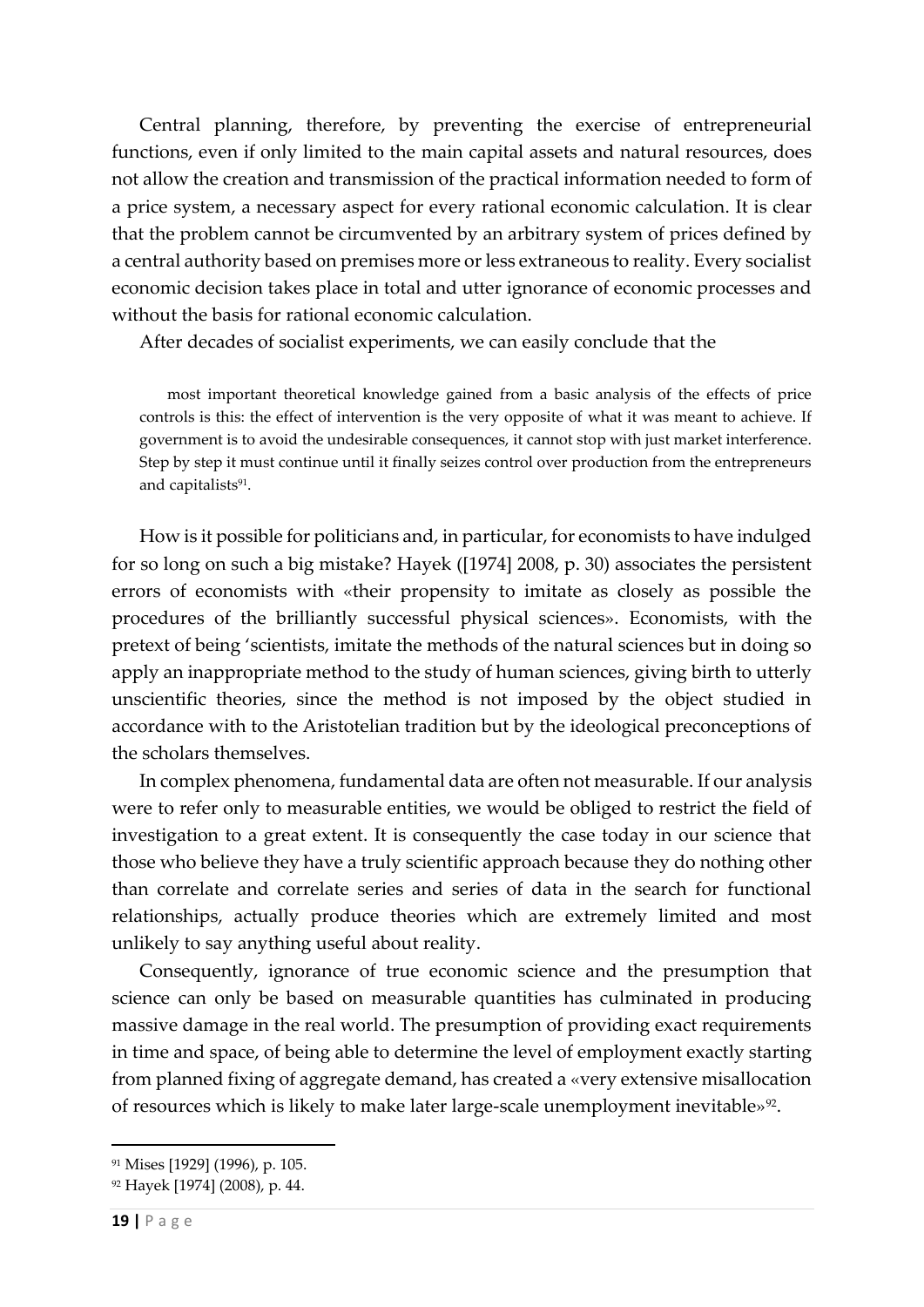Unluckily, economic theory is merely a pretext and used to determine even more social control, with the excuse of thinking higher interests or a notorious common good. Yet the

welfare of a people, like the happiness of a man, depends on a great many things that can be provided in an infinite variety of combinations. It cannot be adequately expressed as a single end, but only as a hierarchy of ends, a comprehensive scale of values in which every need of every person is given its place. To direct all our activities according to a single plan presupposes that every one of our needs is given its rank in an order of values which must be complete enough to make it possible to decide between all the different courses between which the planner has to choose. It presupposes, in short, the existence of a complete ethical code in which all the different human values are allotted their due place<sup>93</sup>.

Yet the problem is that such a comprehensive code of ethics able to organise society in hierarchical terms in accordance with a precise scale of purposes and values, cannot exist and be defined. In particular, cannot be defined by way of imposition. The State as an organisation cannot allow itself to identify such a code of ethics.

As we have seen so far, serious analysis of planning cannot but lead to the conclusion that, in order to be implemented, it has to be conducted through more or less accentuated forms of dictatorship. The freedom that planners promise is nothing more than freedom from the responsibility of deciding for oneself, freedom from action and from decisions with all the weight of personal responsibility that it entails. The desire for presumed equality and an easy life can destroy the longing for liberty, because true freedom always implies responsibility.

A society can only grow, on the contrary, through free individual action. Economists should be servants of that principle and not slaves of artificial systems of ideas, which often become the justification for erroneous policies, 'scientists' whose only goal is to restrict freedom by ever increasing degrees. The main point for a social scientist is to acknowledge that planning cannot be implemented, unless the intended goal is collective suffering.

The recognition of the insuperable limits to his knowledge ought indeed to teach the student of society a lesson of humility which should guard him against becoming an accomplice in men's fatal striving to control society – a striving which makes him not only a tyrant over his fellows, but which may well make him the destroyer of a civilization which no brain has designed but which has grown from the free efforts of millions of individuals<sup>94</sup>.

#### **VI. SUGGESTIONS AND CONCLUSIONS**

<sup>93</sup> Hayek [1944] (2006), p. 60.

<sup>94</sup> Hayek [1974] (2008), pp. 55-56.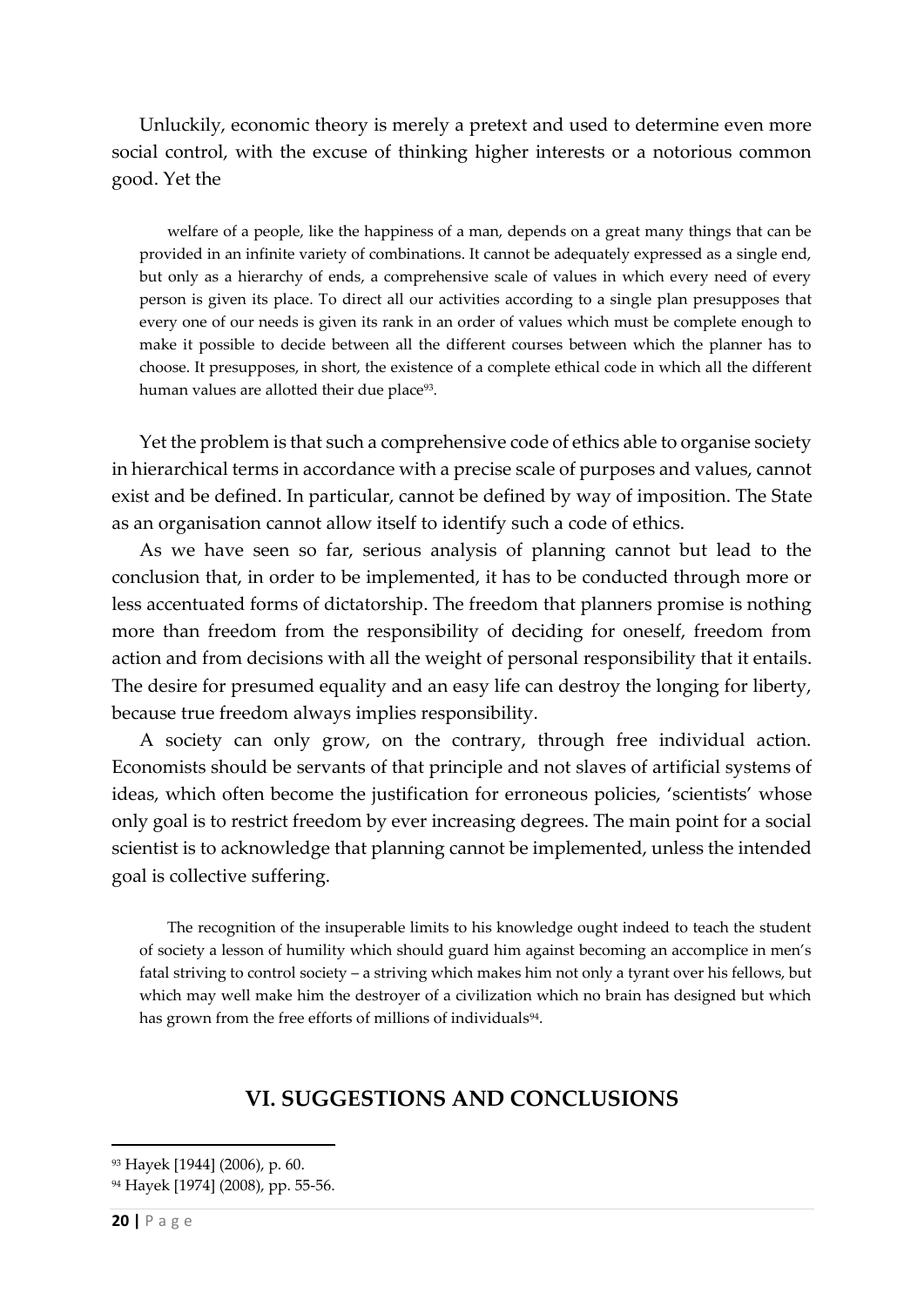So far we have seen how Malaysian government succeeded in creating a national car brand, thanks to heavy protectionist and supportive policy. However, results are below expectations. It is true that Proton and Perodua dominate the local market in terms of production, but Malaysia remains a net importer of vehicles. Moreover, the great financial effort to support the national automotive industry stopped the local technological development because of the lack of competition. In the same time, it increased the public debt and forced consumers in purchasing cars at a higher price than the market level. Finally, together with NEP, NCP and NAP missed the sight to create a strong group of *bumiputera* entrepreneurs.

The core of our thesis is not only that industrial protection policies damage the economic system, but also that such a failure is to be expected, because of the technical impossibility of rational economic calculation under every kind of central plan. Which direction should be taken, then? Someone argues that it would be good enough to link Proton (and eventually other national companies) with a big and important international partner<sup>95</sup>. To reason in this way means to miss completely the point. We agree with Dr Mahathir when he stresses that developing countries remain colonies if they need to import technology and they are not able to develop a national system of innovation<sup>96</sup>. And his attempt, under this perspective, is remarkable. However, the action focus should be shift from a direct intervention toward an educational one. How to enhance innovation processes development?

We believe we should look at the educational system. At the very first, it could seem that a strong scientific education, like the one developed in the Asian context, should be a good engine for an innovative mind set development. We do not agree with such perspective. Engineering, in the way in which it is often taught, does not stimulate creativity and innovation. On the contrary, it simply transfers technical notions to be applied to practical issue. This is the worst approach to creativity, because it teaches simply how to apply given technics to limited problems.

It is a humanistic approach, instead, which can shape a different mentality. Philosophy, literature, poetry, history: these are the disciplines who can help young eager minds to question about everything, not to simply accept given solutions. Everybody can potentially apply a given solution to a specific problem. Innovators, on the contrary, are not happy with given solutions. What is needed is developing curiosity and questioning attitude.

This could be a first step, for developing nations like Malaysia, to try to shift from 'importing technology' to 'generate innovation': curiosity and questioning attitude, forged by an educational system which stimulates debates and minds interaction.

<sup>95</sup> Segawa, Natsuda and Thoburn (2014), p. 436.

<sup>&</sup>lt;sup>96</sup> Ferlito (2014b).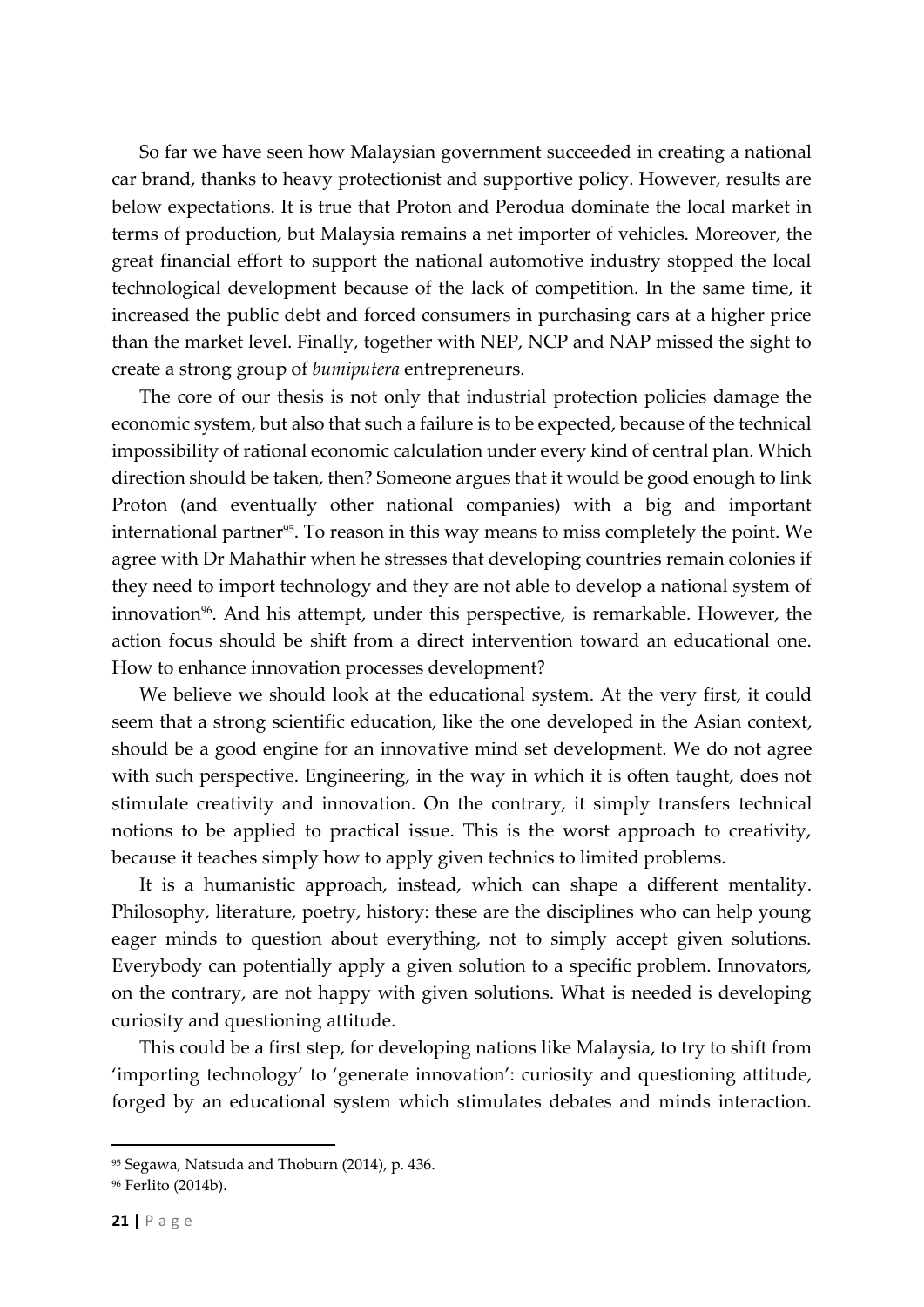Such an educational system is centred on philosophy and history rather than engineering.

Such a solution will not answer to our original question. But maybe it could help to shape the future in a different way<sup>97</sup>.

#### **REFERENCES**

N. Danaraj (2011), *Technology Policy: A Critical Appraisal*, in *Malaysia. Policies & Issues in Economic Development*, Kuala Lumpur, Institute of Strategic and International Studies (ISIS) Malaysia, pp. 395-422.

C. Ferlito (2012a), *Of Grads and Rewarding Jobs*, «The Star», 8 April, [http://www.thestar.com.my/Story/?sec=education&file=%2F2012%2F4%2F8%2Feduc](http://www.thestar.com.my/Story/?sec=education&file=%2F2012%2F4%2F8%2Feducation%2F11041598) [ation%2F11041598.](http://www.thestar.com.my/Story/?sec=education&file=%2F2012%2F4%2F8%2Feducation%2F11041598)

C. Ferlito (2012b), *Garrison's Capital-Based Macroeconomics: The Role of Deficit, Credit Control and Taxation*, in M.-A. Galindo Martin and C. Nardi Spiller (eds.), *Public Finance: Lessons from the Past and Effects on the Future*, New York, Nova Publishers, pp. 105-122.

C. Ferlito (2013), *Phoenix Economics. From Crisis to Renascence*, New York, Nova Publishers.

C. Ferlito (2014a), *Entrepreneurship: State of Grace or Basic Feature of Human Action? Schumpeter's Leadership vs. Kirzner's Alertness*, «European Journal of Economic and Social Systems», forthcoming.

C. Ferlito (2014b), *Asia needs to generate, not import, innovation*, «The Malaysian Insider», 16 November, [http://www.themalaysianinsider.com/sideviews/article/asia](http://www.themalaysianinsider.com/sideviews/article/asia-needs-to-generate-not-import-innovation-carmelo-ferlito)[needs-to-generate-not-import-innovation-carmelo-ferlito.](http://www.themalaysianinsider.com/sideviews/article/asia-needs-to-generate-not-import-innovation-carmelo-ferlito)

C. Ferlito (2015), *Ludwig M. Lachmann Against the Cambdridge School. Macroeconomics, Microfoundations, Expectations, Rate of Profit, Equilibrium and Innovations*, paper presented at the conference *Hayek et Keynes face à la crise. Analyses et Remèdes. Hayek, Keynes and the crisis. Analyses and Remedies*, January 22, 2015 – January 24, 2015, Amphithéâtre Vedel, Université Paris-Sud, Faculté Jean Monnet, Sceaux, France.

<sup>97</sup> Ferlito (2014b). On the topic see also Ferlito (2012a).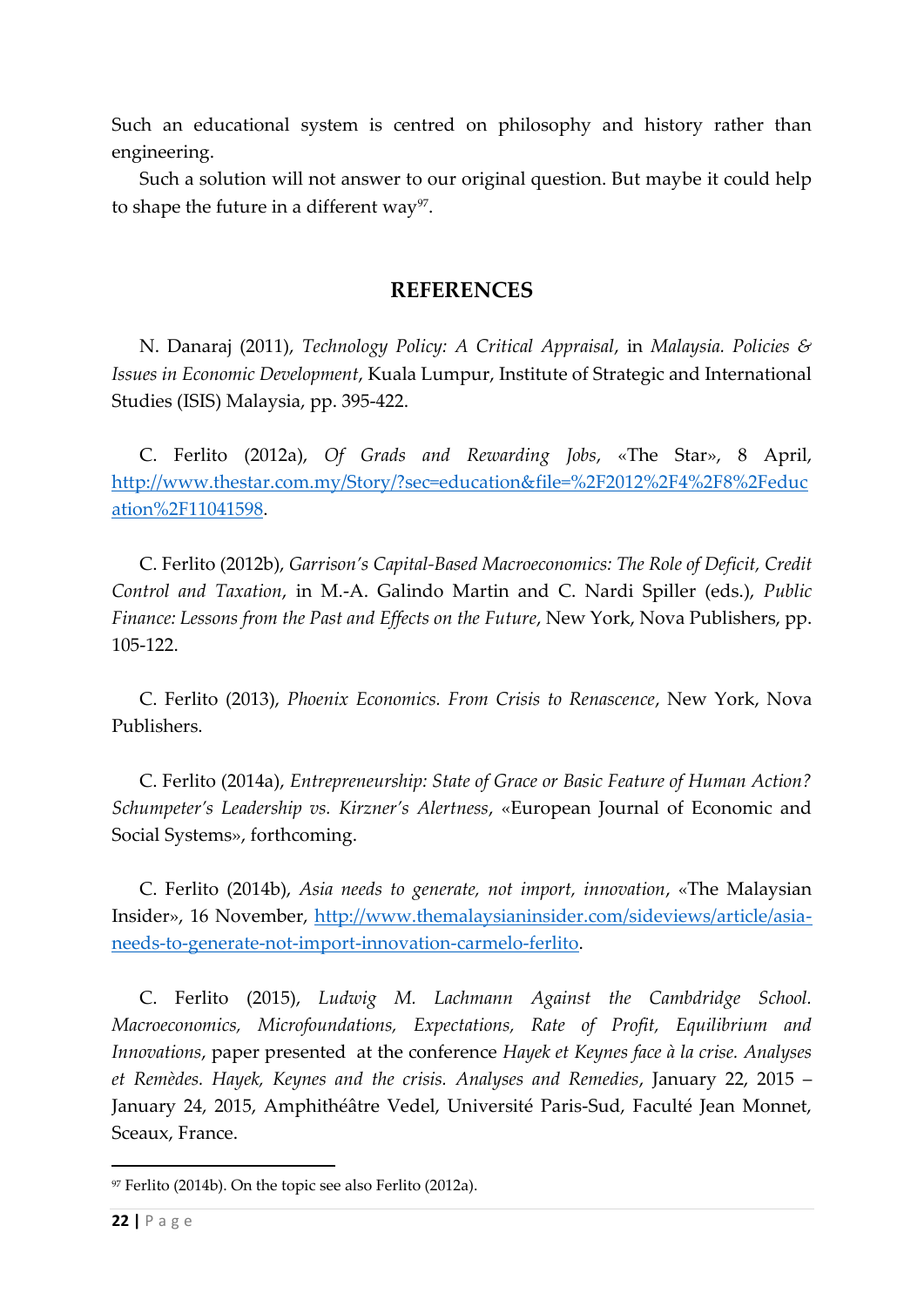R.W. Garrison (2001), *Time and Money. The macroeconomics of capital structure*, London and New York, Routledge.

R.W. Garrison (2003), *The Trouble with Deficit Finance*, «The Free Market», 21, 4, pp. 3-4.

A. Gerschrenkon (1962), *Economic backwardness in historical perspective, a book of essays*, Cambridge, Belknap Press of Harvard University Press.

F.A. von Hayek, ed., (1935), *Collectivist Economic Planning. Critical Studies on the Possibilities of Socialism*, London, Routledge & Kegan Paul.

F.A. von Hayek [1944] (2006), *The Road to Serfdom*, New York, Routledge.

F.A. von Hayek [1974] (2008), *The Pretence of Knowledge*, in F.A. von Hayek, *A Free-Market Monetary System*, Auburn, Ludwig von Mises Institute, pp. 29-56.

F.A. von Hayek (1976), *The New Confusion about Planning*, «The Morgan Guaranty Survey», January, pp. 4-13.

H. Hazlitt [1946] (2012), *Economics in One Lesson. The shortest and surest way to understanding basic economics*, Baltimore, Laissez Faire Books.

J. Huerta de Soto [1992] (2010), *Socialism, Economic Calculation and Entrepreneurship*, Cheltenham and Northampton, Edward Elgar.

J. K.S. and J. Tan (2011), *Lessons from Privatization*, in *Malaysia. Policies & Issues in Economic Development*, Kuala Lumpur, Institute of Strategic and International Studies (ISIS) Malaysia, pp. 329-364.

I.M. Kirzner (1973), *Competition and Entrepreneurship*, Chicago, University of Chicago Press.

L.M. Lachmann (1973), *Macro-economic Thinking and the Market Economy. An essay on the neglect of the micro-foundations and its consequences*, London, The Institute of Economic Affairs.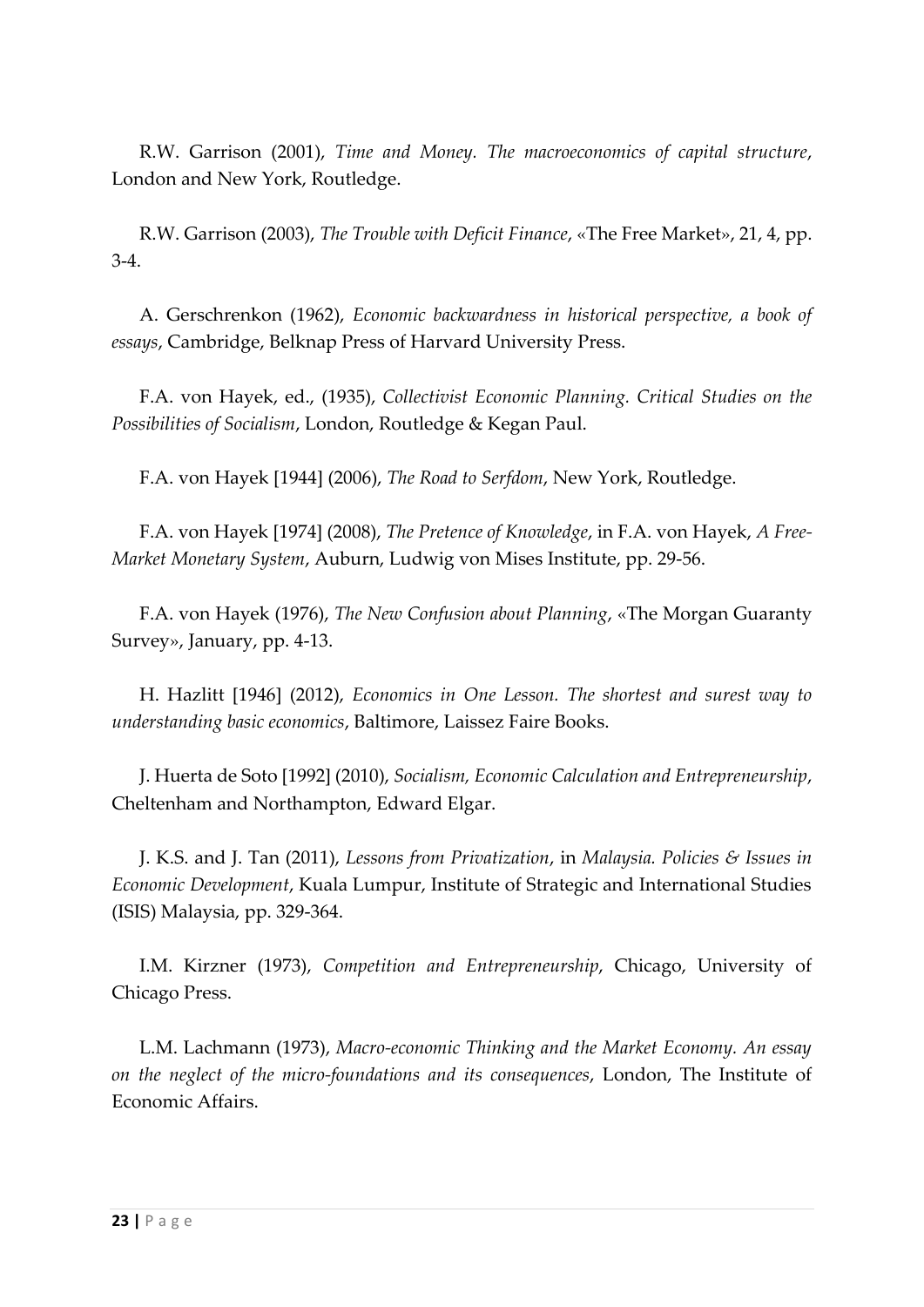D. Lim (2011), *Historical Survey*, in *Malaysia. Policies & Issues in Economic Development*, Kuala Lumpur, Institute of Strategic and International Studies (ISIS) Malaysia, pp. 1-40.

F. List [1841] (1909), *The National System of Political Economy*, London, New York, Bombay and Calcutta, Longmans, Green, and Co.

M. Mahathir (2011), *A Doctor in the House. The Memoirs of Tun Dr Mahathir Mohamad*, Petaling Jaya, MPH Publishing.

L. von Mises [1920] (1990), *Economic Calculation in the Socialist Commonwealth*, Auburn, Ludwig von Mises Institute.

L. von Mises [1929] (1996), *Critique of Interventionism*, Irvington-on-Hudson, The Foundation for Economic Education.

MITI (2014), *National Automotive Policy (NAP) 2014*, Kuala Lumpur, Ministry of International Trade and Industry.

K. Natsuda, N. Segawa and J. Thoburn (2013), *Liberalization, Industrial Nationalism, and the Malaysian Automotive Industry*, «Global Economic Review», 42 2, pp. 113-134.

K. Natsuda and J. Thoburn (2014), *How much policy space still exists under the WTO? A comparative study of the automotive industry in Thailand and Malaysia*, «Review of International Political Economy», 21, 6, pp. 1346-1377.

E. Phaneuf and C. Ferlito (2014), *On Human Rationality and Government Control*, «Procesos de Mercado: Revista Europea de Economía Política», XI, 2, pp. 137-181.

R. Rahim (2014), *Dr M: I failed to change lazy Malays*, «The Star», 11 September, [http://www.thestar.com.my/News/Nation/2014/09/11/mahathir-mohamad-says-he](http://www.thestar.com.my/News/Nation/2014/09/11/mahathir-mohamad-says-he-failed-to-change-lazy-malay-mindset/)[failed-to-change-lazy-malay-mindset/.](http://www.thestar.com.my/News/Nation/2014/09/11/mahathir-mohamad-says-he-failed-to-change-lazy-malay-mindset/)

R. Rasiah (2011), *Industrialization and Export-led Growth*, in *Malaysia. Policies & Issues in Economic Development*, Kuala Lumpur, Institute of Strategic and International Studies (ISIS) Malaysia, pp. 147-180.

D. Sanz Bas (2011), *Hayek's Critique of The General Theory: A New View of the Debate between Hayek and Keynes*, «The Quarterly Journal of Austrian Economics», 14, 3, pp. 288-310.